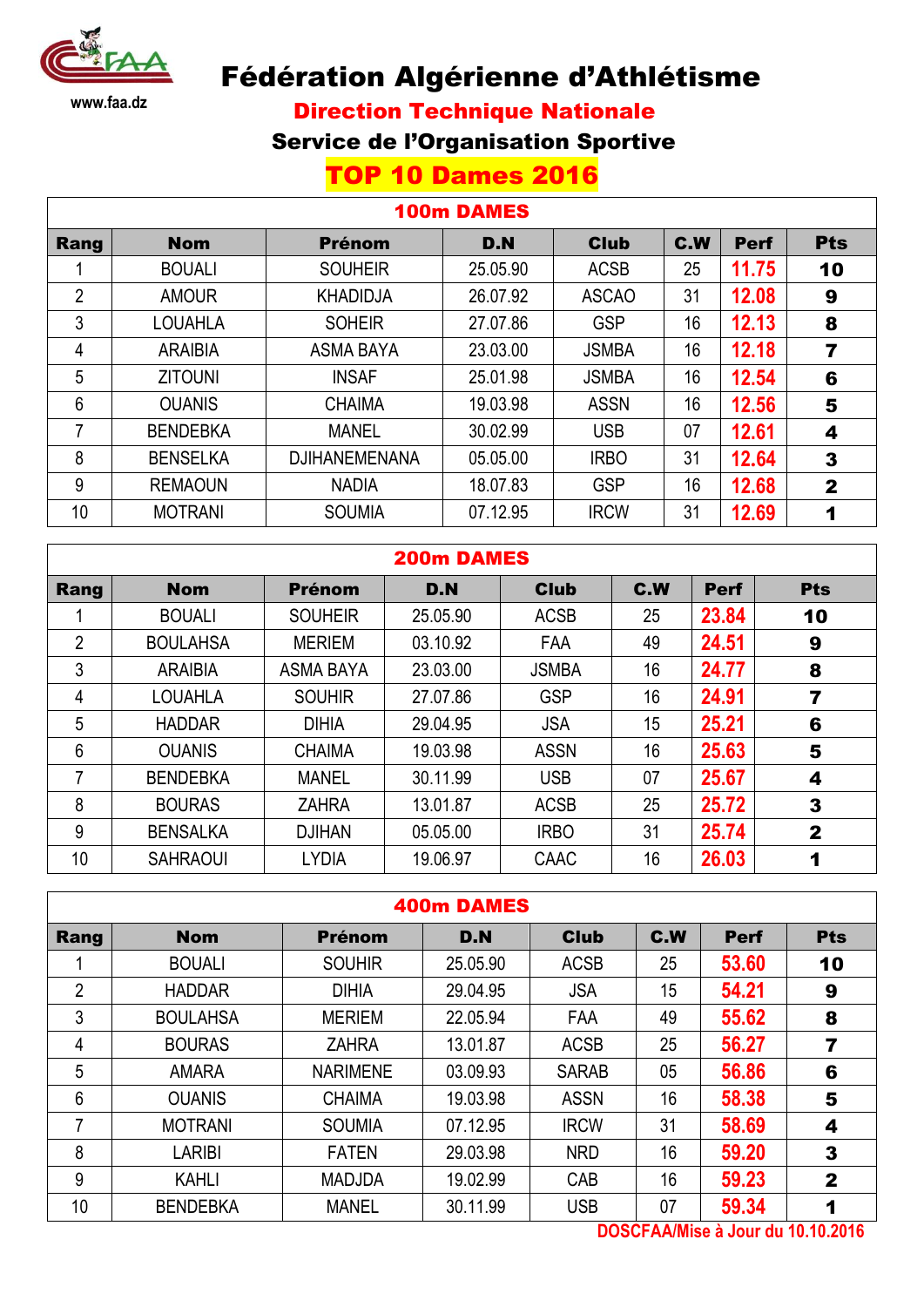|                |                    |                 | 800m DAMES |              |     |             |              |
|----------------|--------------------|-----------------|------------|--------------|-----|-------------|--------------|
| Rang           | <b>Nom</b>         | Prénom          | D.N        | <b>Club</b>  | C.W | <b>Perf</b> | <b>Pts</b>   |
|                | <b>BOURAS</b>      | <b>ZAHRA</b>    | 13.01.87   | <b>ACSB</b>  | 25  | 2.05.22     | 10           |
| $\overline{2}$ | <b>AMARA</b>       | <b>NARIMANE</b> | 03.09.93   | <b>SARAB</b> | 05  | 2.06.92     | 9            |
| 3              | <b>AIT ATHMANE</b> | <b>SIHEM</b>    | 18.04.89   | <b>OBBA</b>  | 34  | 2.11.47     | 8            |
| 4              | <b>REFFAS</b>      | <b>ABIR</b>     | 03.12.97   | <b>PCSA</b>  | 41  | 2.12.57     | 7            |
| 5              | <b>HADAR</b>       | <b>DIHIA</b>    | 29.04.95   | <b>JSA</b>   | 15  | 2.12.59     | 6            |
| 6              | <b>HAREK</b>       | <b>MERIEM</b>   | 30.06.96   | <b>ASSN</b>  | 16  | 2.12.98     | 5            |
| 7              | <b>SOUAIDIA</b>    | <b>HADDA</b>    | 12/12/92   | <b>NCBBA</b> | 34  | 2.15.05     | 4            |
| 8              | <b>HOUAOUTI</b>    | <b>SARRA</b>    | 18.11.98   | <b>HOM</b>   | 13  | 2.15.13     | 3            |
| 9              | <b>LARIBI</b>      | <b>FATEN</b>    | 29.03.98   | <b>NRD</b>   | 16  | 2.16.37     | $\mathbf{2}$ |
| 10             | <b>BETICHE</b>     | <b>AMINA</b>    | 14.12.87   | <b>GSP</b>   | 16  | 2.17.09     | 1            |

|                | <b>1500m DAMES</b> |               |            |              |     |             |                |  |  |  |  |
|----------------|--------------------|---------------|------------|--------------|-----|-------------|----------------|--|--|--|--|
| Rang           | <b>Nom</b>         | <b>Prénom</b> | D.N        | <b>Club</b>  | C.W | <b>Perf</b> | <b>Pts</b>     |  |  |  |  |
|                | <b>BETICHE</b>     | <b>AMINA</b>  | 14.12.87   | <b>GSP</b>   | 16  | 4.14.91     | 10             |  |  |  |  |
| $\overline{2}$ | <b>AIT ATHMANE</b> | <b>SIHEM</b>  | 18.04.89   | <b>OBBA</b>  | 34  | 4.27.08     | 9              |  |  |  |  |
| 3              | YAHI               | <b>NAWAL</b>  | 09.12.1991 | <b>ASAPC</b> | 16  | 4.27.88     | 8              |  |  |  |  |
| 4              | <b>SNANI</b>       | <b>RIHAM</b>  | 21.11.93   | <b>ASAPC</b> | 16  | 4.28.85     | $\overline{7}$ |  |  |  |  |
| 5              | <b>REFFAS</b>      | <b>ABIR</b>   | 03.12.97   | <b>PCSA</b>  | 41  | 4.30.07     | 6              |  |  |  |  |
| 6              | <b>SIFI</b>        | <b>NABILA</b> | 25.11.91   | <b>ASAPC</b> | 16  | 4.32.33     | 5              |  |  |  |  |
| 7              | <b>SOUADIA</b>     | <b>HADDA</b>  | 12.12.92   | <b>NCBBA</b> | 34  | 4.33.76     | 4              |  |  |  |  |
| 8              | <b>SOUKHAL</b>     | <b>HADJER</b> | 25.01.95   | <b>NCBBA</b> | 34  | 4.34.30     | 3              |  |  |  |  |
| 9              | <b>HOUAOUTI</b>    | <b>SARRA</b>  | 18.11.98   | <b>HOM</b>   | 13  | 4.35.83     | $\overline{2}$ |  |  |  |  |
| 10             | <b>DAHMANI</b>     | YAMINA        | 28.08.00   | <b>CSSMT</b> | 02  | 4.39.29     | 1              |  |  |  |  |

|                |                 |                  |          | 5000m DAMES    |     |             |                         |
|----------------|-----------------|------------------|----------|----------------|-----|-------------|-------------------------|
| Rang           | <b>Nom</b>      | Prénom           | D.N      | <b>Club</b>    | C.W | <b>Perf</b> | <b>Pts</b>              |
|                | <b>CHENAH</b>   | <b>RYMA</b>      | 12.02.96 | <b>OBBA</b>    | 34  | 16.58.72    | 10                      |
| $\overline{2}$ | <b>SOUADIA</b>  | <b>HADDA</b>     | 12.12.92 | <b>NCBBA</b>   | 34  | 17.31.58    | 9                       |
| 3              | <b>HAMLAOUI</b> | <b>ROMAISSA</b>  | 07.06.96 | <b>NCBBA</b>   | 34  | 17.50.77    | 8                       |
| 4              | <b>HOUAOUTI</b> | <b>SARRA</b>     | 18.11.98 | <b>HOM</b>     | 13  | 18.13.39    | $\overline{\mathbf{z}}$ |
| 5              | <b>DOUIS</b>    | <b>SARA</b>      | 20.03.95 | CAAT           | 14  | 18.13.92    | 6                       |
| 6              | <b>ZIANI</b>    | <b>SAMIRA</b>    | 23.01.83 | <b>IZDIHAR</b> | 31  | 18.44.62    | 5                       |
| 7              | <b>ABBES</b>    | <b>NAWAL</b>     | 01.01.91 | <b>OBBA</b>    | 34  | 18.45.61    | 4                       |
| 8              | <b>BOUMAAZA</b> | <b>TINHINANE</b> | 11.03.97 | <b>MBB</b>     | 06  | 18.46.06    | 3                       |
| 9              | <b>KECHETI</b>  | <b>LOUBNA</b>    | 00.00.95 | <b>OBBA</b>    | 34  | 19.07.42    | $\mathbf{2}$            |
| 10             | <b>OUDJOUDI</b> | <b>NABILA</b>    | 13.10.93 | <b>JSA</b>     | 15  | 19.07.80    | 1                       |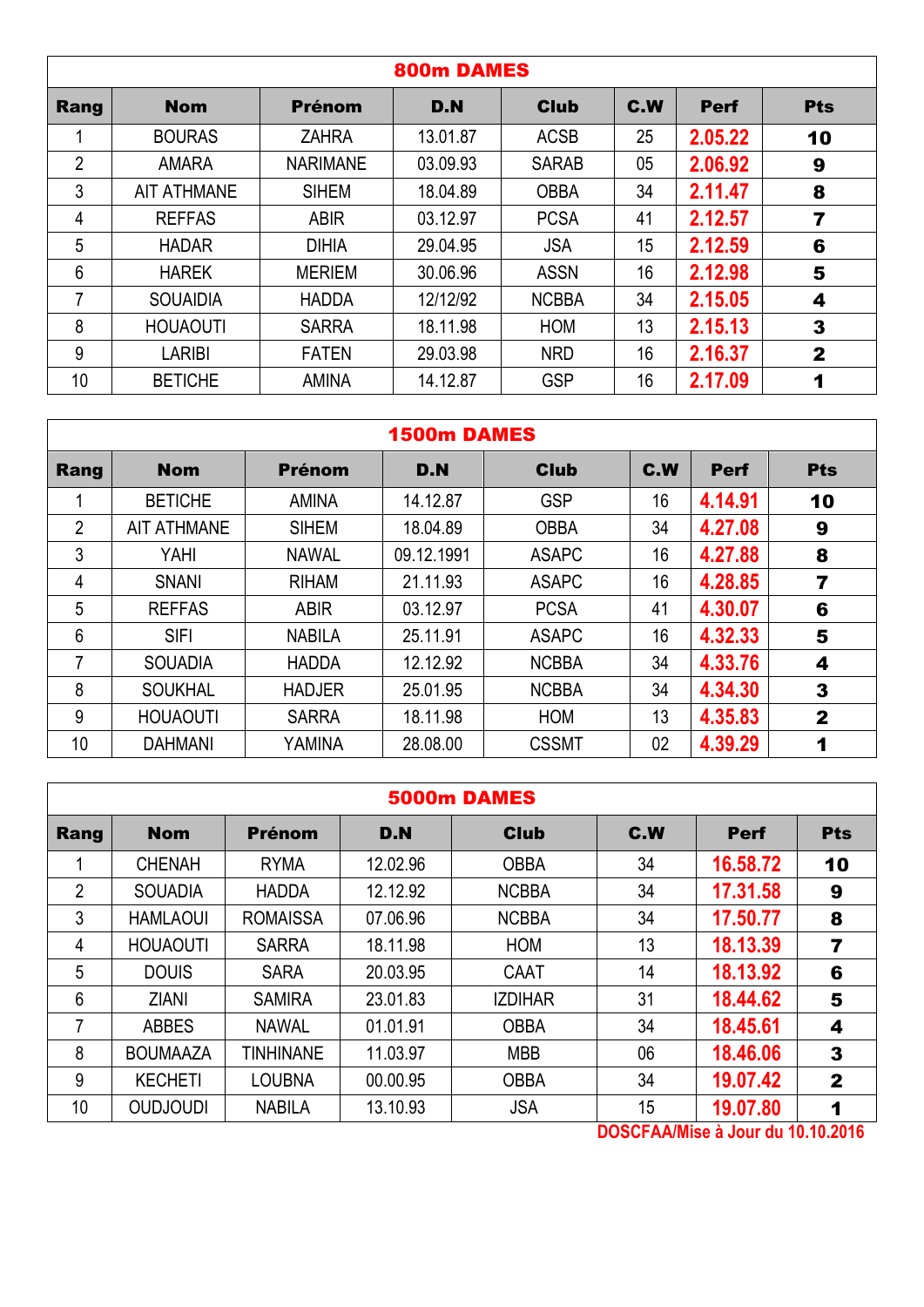| <b>10000m DAMES</b> |                  |               |            |              |     |             |            |  |  |  |
|---------------------|------------------|---------------|------------|--------------|-----|-------------|------------|--|--|--|
| Rang                | <b>Nom</b>       | <b>Prénom</b> | D.N        | <b>Club</b>  | C.W | <b>Perf</b> | <b>Pts</b> |  |  |  |
|                     | <b>AIT SALEM</b> | <b>SOUAD</b>  | 06.01.1979 | <b>OBBA</b>  | 34  | 33.44.69    | 10         |  |  |  |
| 2                   | <b>SOUKHAL</b>   | <b>HADJER</b> | 24.01.1995 | <b>NCBBA</b> | 34  | 35,20.66    | 9          |  |  |  |
| 3                   | <b>SAOUADIA</b>  | <b>HADDA</b>  | 12.12.1992 | <b>NCBBA</b> | 34  | 38.18.92    | 8          |  |  |  |
| 4                   | <b>KECHITI</b>   | LOUBNA        | 30.07.1995 | <b>OBBA</b>  | 34  | 39.19.79    |            |  |  |  |
| 5                   | <b>ABBAS</b>     | <b>NAWEL</b>  | 05.09.1992 | <b>OBBA</b>  | 34  | 39.39.84    | 6          |  |  |  |
| 6                   | <b>MOUMNI</b>    | <b>KAHINA</b> | 16.05.1996 | <b>CSFD</b>  | 17  | 40.46.58    | 5          |  |  |  |

### 100m Haies

| Rang           | <b>Nom</b>        | <b>Prénom</b> | D.N      | <b>Club</b>  | C.W | <b>Perf</b> | <b>Pts</b>   |
|----------------|-------------------|---------------|----------|--------------|-----|-------------|--------------|
|                | <b>ZITOUNI</b>    | <b>HAMIDA</b> | 13.03.96 | <b>JSMBA</b> | 16  | 14.19       | 10           |
| $\overline{2}$ | <b>ARAR</b>       | <b>YOUSRA</b> | 16.06.97 | <b>NBT</b>   | 30  | 14.60       | 9            |
| 3              | <b>OUANIS</b>     | <b>CHAIMA</b> | 19.03.98 | <b>ASSN</b>  | 16  | 14.76       | 8            |
| 4              | <b>SAADI</b>      | <b>KENZA</b>  | 11.04.92 | <b>AMCB</b>  | 06  | 14.77       | 7            |
| 5              | <b>BENKACI</b>    | <b>MANEL</b>  | 08.02.97 | <b>ASSN</b>  | 16  | 15.08       | 6            |
| 6              | <b>SELMI</b>      | <b>MAROUA</b> | 19.06.96 | <b>GSP</b>   | 16  | 15.08       | 5            |
|                | <b>BELAHSSENE</b> | <b>MOUNIA</b> | 14.06.98 | <b>GSP</b>   | 16  | 15.22       | 4            |
| 8              | <b>BAAZIZI</b>    | <b>YOUSRA</b> | 26.03.97 | <b>SARAB</b> | 05  | 15.24       | 3            |
| 9              | <b>AMOKRANE</b>   | <b>KATIA</b>  | 05.02.89 | <b>ECB</b>   | 06  | 15.43       | $\mathbf{2}$ |
| 10             | <b>AINOUCHE</b>   | <b>ANIA</b>   | 22-02-97 | <b>GSP</b>   | 16  | 15.58       | 1            |

|  | <b>400m Haies DAMES</b> |  |
|--|-------------------------|--|
|--|-------------------------|--|

| C.W<br><b>Nom</b><br><b>Prénom</b><br>D.N<br><b>Club</b><br><b>Pts</b><br>Rang<br><b>Perf</b><br>57.56<br>29.04.95<br><b>JSA</b><br>15<br><b>HADDAR</b><br><b>DIHIA</b><br>10<br>$\overline{2}$<br>16<br>1.01.20<br>19.03.98<br><b>ASSN</b><br><b>OUANIS</b><br><b>CHAIMA</b><br>9<br>3<br>1.04.05<br>16<br><b>CHIKH</b><br>01.01.99<br><b>HOUDA</b><br><b>CNN</b><br>8<br>20.10.97<br>16<br><b>CHAIMA</b><br>1.04.16<br>ABDELAZIZ<br><b>JSMBA</b><br>4<br>7<br>1.04.65<br>5<br>16<br>19.02.99<br><b>KAHLI</b><br><b>MADJDA</b><br><b>CAB</b><br>6<br>1.05.55<br>6<br>06<br>27.02.95<br><b>ASFJ</b><br><b>OUKACI</b><br><b>KATIA</b><br>5<br>7<br>06<br>1.07.58<br>04.02.89<br><b>GRITLI</b><br><b>KHADIDJA</b><br><b>ASFJ</b><br>4<br>1.07.88<br>8<br>12.06.98<br>06<br><b>MAAZOUZEN</b><br><b>CHAHINEZ</b><br><b>AMCB</b><br>3<br>9<br>16<br>1.08.30<br><b>AISSANI</b><br><b>YASMINE</b><br>23.09.98<br><b>CRC</b><br>2<br>10<br>15<br>1.10.03<br><b>AIT DJOUDI</b><br>14.06.00<br><b>ESK</b><br><b>DANIA</b><br>1 |  |  |  |  |
|----------------------------------------------------------------------------------------------------------------------------------------------------------------------------------------------------------------------------------------------------------------------------------------------------------------------------------------------------------------------------------------------------------------------------------------------------------------------------------------------------------------------------------------------------------------------------------------------------------------------------------------------------------------------------------------------------------------------------------------------------------------------------------------------------------------------------------------------------------------------------------------------------------------------------------------------------------------------------------------------------------------------|--|--|--|--|
|                                                                                                                                                                                                                                                                                                                                                                                                                                                                                                                                                                                                                                                                                                                                                                                                                                                                                                                                                                                                                      |  |  |  |  |
|                                                                                                                                                                                                                                                                                                                                                                                                                                                                                                                                                                                                                                                                                                                                                                                                                                                                                                                                                                                                                      |  |  |  |  |
|                                                                                                                                                                                                                                                                                                                                                                                                                                                                                                                                                                                                                                                                                                                                                                                                                                                                                                                                                                                                                      |  |  |  |  |
|                                                                                                                                                                                                                                                                                                                                                                                                                                                                                                                                                                                                                                                                                                                                                                                                                                                                                                                                                                                                                      |  |  |  |  |
|                                                                                                                                                                                                                                                                                                                                                                                                                                                                                                                                                                                                                                                                                                                                                                                                                                                                                                                                                                                                                      |  |  |  |  |
|                                                                                                                                                                                                                                                                                                                                                                                                                                                                                                                                                                                                                                                                                                                                                                                                                                                                                                                                                                                                                      |  |  |  |  |
|                                                                                                                                                                                                                                                                                                                                                                                                                                                                                                                                                                                                                                                                                                                                                                                                                                                                                                                                                                                                                      |  |  |  |  |
|                                                                                                                                                                                                                                                                                                                                                                                                                                                                                                                                                                                                                                                                                                                                                                                                                                                                                                                                                                                                                      |  |  |  |  |
|                                                                                                                                                                                                                                                                                                                                                                                                                                                                                                                                                                                                                                                                                                                                                                                                                                                                                                                                                                                                                      |  |  |  |  |
|                                                                                                                                                                                                                                                                                                                                                                                                                                                                                                                                                                                                                                                                                                                                                                                                                                                                                                                                                                                                                      |  |  |  |  |
| ---------                                                                                                                                                                                                                                                                                                                                                                                                                                                                                                                                                                                                                                                                                                                                                                                                                                                                                                                                                                                                            |  |  |  |  |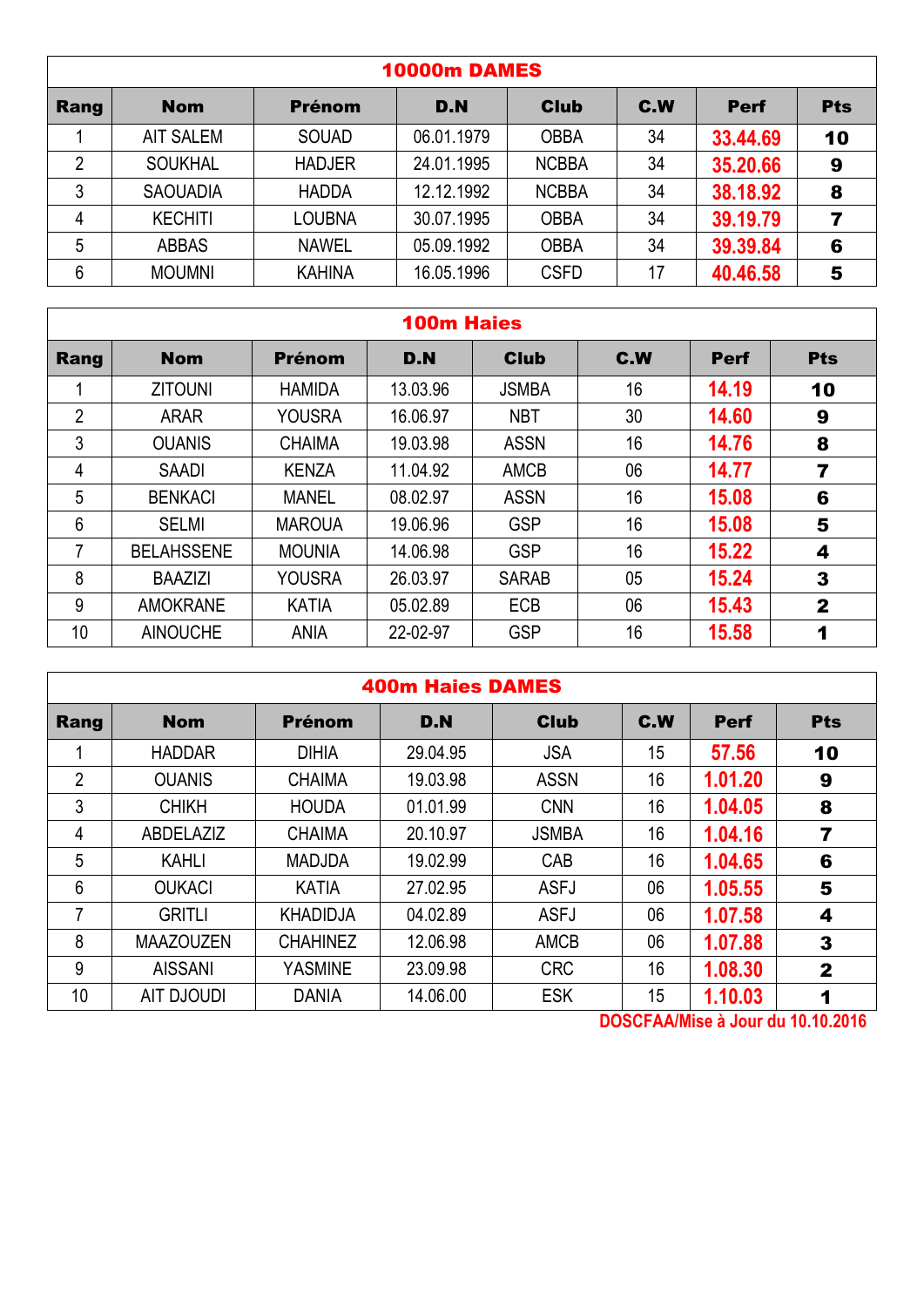|                |                 |               | <b>3000m Steeple DAMES</b> |              |                 |             |                         |
|----------------|-----------------|---------------|----------------------------|--------------|-----------------|-------------|-------------------------|
| Rang           | <b>Nom</b>      | <b>Prénom</b> | D.N                        | <b>Club</b>  | <b>C.W</b>      | <b>Perf</b> | <b>Pts</b>              |
|                | <b>BETICHE</b>  | <b>AMINA</b>  | 14.12.87                   | <b>GSP</b>   | 16              | 09.46.49    | 10                      |
| $\overline{2}$ | YAHI            | <b>NAWEL</b>  | 09.12.91                   | <b>ASAPC</b> | 16              | 09.53.63    | 9                       |
| 3              | <b>CHENAH</b>   | <b>RYMA</b>   | 12.02.96                   | <b>OBBA</b>  | 34              | 10.06.96    | 8                       |
| 4              | <b>SOUKHAL</b>  | <b>HADJER</b> | 25.01.95                   | <b>NCBBA</b> | 34              | 11.26.26    | 7                       |
| 5              | <b>KECHITI</b>  | <b>LOUBNA</b> | 30.05.95                   | <b>OBBA</b>  | 34              | 11.43.10    | 6                       |
| $6\phantom{1}$ | <b>HOUCEINI</b> | YASMINA       | 22.10.97                   | <b>APT</b>   | 15              | 12.12.02    | 5                       |
| 7              | <b>BELBAY</b>   | <b>KATIA</b>  | 27.12.97                   | <b>APT</b>   | 15              | 12.18.45    | 4                       |
| 8              | YAHIAOUI        | N/HOUDA       | 25.02.98                   | <b>IND</b>   | 19              | 12.45.64    | 3                       |
| 9              | <b>BOUADHMA</b> | <b>FATIHA</b> | 03.07.97                   | <b>JSO</b>   | 02 <sub>2</sub> | 12.45.84    | $\overline{\mathbf{2}}$ |
| 10             | <b>DOBACHE</b>  | <b>SORAYA</b> | 01.01.98                   | <b>CNN</b>   | 16              | 13.13.29    | 1                       |

#### Semi-marathon DAMES

| Rang            | <b>Nom</b>         | <b>Prénom</b>  | D.N      | <b>Club</b>  | C.W | <b>Perf</b> | <b>Pts</b>   |
|-----------------|--------------------|----------------|----------|--------------|-----|-------------|--------------|
|                 | <b>AIT SALEM</b>   | <b>SOUAD</b>   | 06.01.79 | <b>OBBA</b>  | 34  | 01:11:09    | 10           |
| $\overline{2}$  | <b>DAHMANI</b>     | <b>KENZA</b>   | 18.11.82 | <b>NCBBA</b> | 34  | 01:11:57    | 9            |
| 3               | <b>SANANI</b>      | <b>RIHAM</b>   | 21.11.93 | <b>ASAPC</b> | 16  | 01:16:48    | 8            |
| 4               | <b>BENDERBAL</b>   | <b>MALIKA</b>  | 03.11.83 | <b>ASAPC</b> | 16  | 01:16:11    | 7            |
| 5               | <b>SABOUR</b>      | <b>NASSIMA</b> | 23.12.87 | <b>ASAPC</b> | 16  | 01:19:03    | 6            |
| $6\phantom{1}6$ | <b>ABBES</b>       | <b>NAWAL</b>   | 05.09.92 | <b>OBBA</b>  | 34  | 01:21:40    | 5            |
|                 | <b>BELMADIOUNI</b> | <b>KHEIRA</b>  | 02.01.87 | <b>ASAPC</b> | 16  | 01:23:00    | 4            |
| 8               | <b>OUARET</b>      | WAHIBA         | 18.05.91 | <b>MBB</b>   | 06  | 01:24.55    | 3            |
| 9               | <b>SOUADIA</b>     | <b>HADDA</b>   | 12.12.92 | <b>NCBBA</b> | 34  | 01:26:20    | $\mathbf{2}$ |
| 10              | <b>MESSAOUDI</b>   | <b>NASSIMA</b> | 21.10.85 | <b>ASAPC</b> | 16  | 01:29:55    | 1            |

|                |                       |                  | <b>Marathon DAMES</b> |                                  |     |             |              |
|----------------|-----------------------|------------------|-----------------------|----------------------------------|-----|-------------|--------------|
| Rang           | <b>Nom</b>            | <b>Prénom</b>    | D.N                   | <b>Club</b>                      | C.W | <b>Perf</b> | <b>Pts</b>   |
|                | <b>DAHMANI</b>        | <b>KENZA</b>     | 18.11.82              | <b>NCBBA</b>                     | 34  | 02:33:53    | 10           |
| $\overline{2}$ | <b>BESSALEM</b>       | <b>LEILA</b>     | 08.02.94              | <b>JSA</b>                       | 15  | 03:52:39    | 9            |
| 3              | <b>DEBBACHE</b>       | <b>SORAYA</b>    | 16.07.98              | <b>CNN</b>                       | 16  | 04:02:27    | 8            |
| 4              | <b>BENHIBA</b>        | <b>SAADA</b>     | 07.08.81              | <b>IND</b>                       | 02  | 04:06:18    | 7            |
| 5              | <b>MOKRANI</b>        | <b>MALIKA</b>    | 27.12.73              | <b>CNN</b>                       | 16  | 04:08:57    | 6            |
| 6              | <b>REMAL</b>          | <b>FATIMA</b>    | 01.01.85              | <b>CNN</b>                       | 16  | 04:19:57    | 5            |
| 7              | <b>SLIMANI</b>        | <b>MESSAOUDA</b> | 20.10.97              | <b>CNN</b>                       | 16  | 04:31:09    | 4            |
| 8              | <b>OUELED ELKHIER</b> | <b>MESSAOUDA</b> | 15.06.85              | <b>CSABT</b>                     | 01  | 04:51:30    | $\mathbf{3}$ |
| 9              | <b>AISSANI</b>        | <b>OUASSILA</b>  | 10.04.62              | <b>MAC</b>                       | 25  | 05:12:50    | $\mathbf{2}$ |
| 10             | <b>SAICHE</b>         | <b>CHAHINEZ</b>  | 07.10.98              | <b>CNN</b><br><b>BAAAFII</b> III | 16  | 05:55:59    | 1            |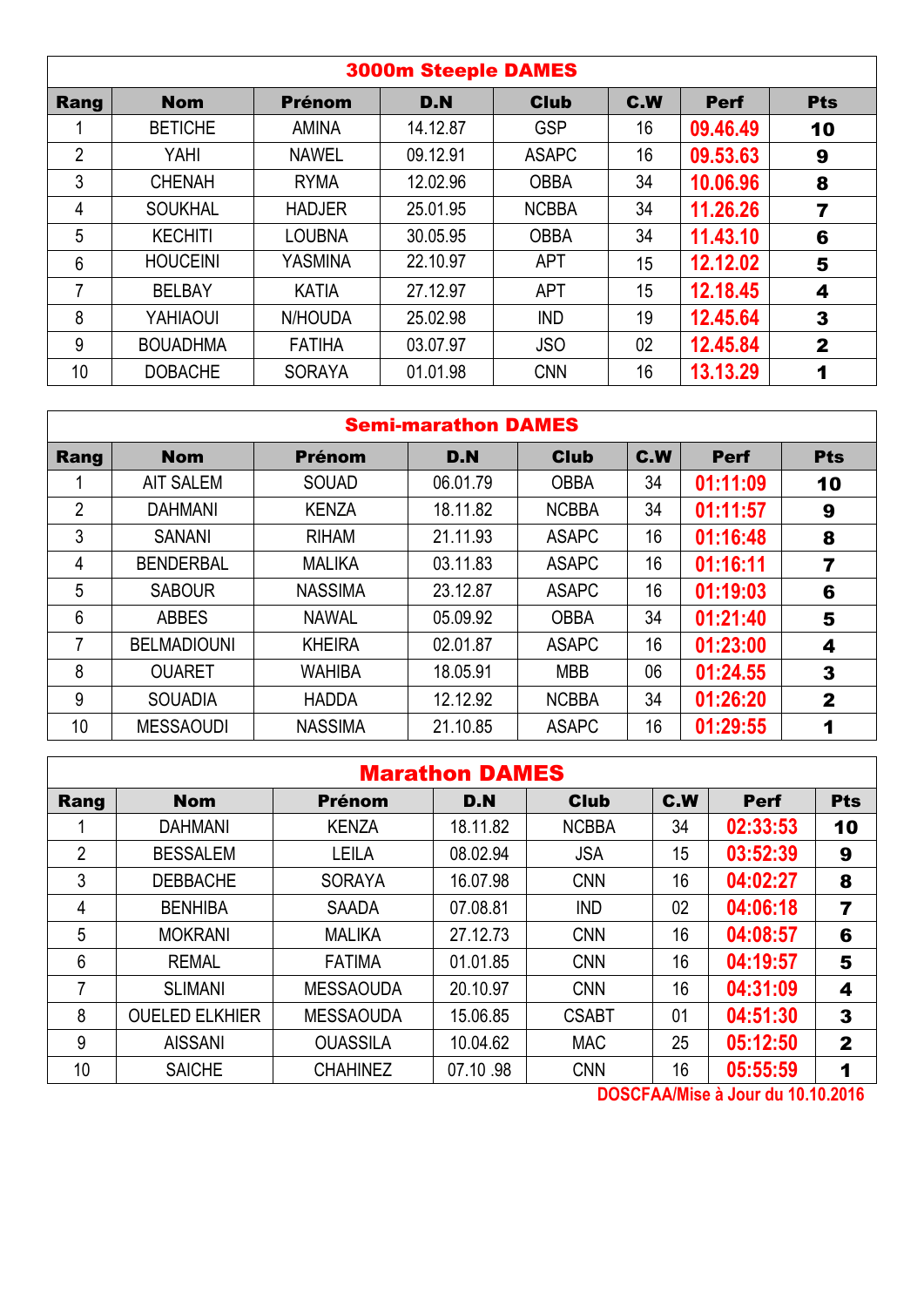|                |                    |                    | <b>20Km Marche DAMES</b> |             |     |             |                |
|----------------|--------------------|--------------------|--------------------------|-------------|-----|-------------|----------------|
| Rang           | <b>Nom</b>         | <b>Prénom</b>      | D.N                      | <b>Club</b> | C.W | <b>Perf</b> | <b>Pts</b>     |
|                | <b>GHEZLANI</b>    | <b>BARIZA</b>      | 16.09.93                 | <b>ASSN</b> | 16  | 1:43:57     | 10             |
| $\overline{2}$ | <b>DJAFOUR</b>     | <b>SOUHILA</b>     | 01.01.96                 | <b>APT</b>  | 15  | 1:53:01     | 9              |
| 3              | <b>LARBI PACHA</b> | <b>NEDJMA</b>      | 15.01.95                 | <b>ESA</b>  | 06  | 1:54:59     | 8              |
| 4              | <b>BAKOUR</b>      | <b>BADRIA</b>      | 21.11.94                 | <b>ASFJ</b> | 06  | 1:56:53     | $\overline{7}$ |
| 5              | <b>RAMDANI</b>     | <b>NICETTE</b>     | 31.01.94                 | <b>ASFJ</b> | 06  | 2:02:44     | 6              |
| 6              | <b>MAHI</b>        | <b>OUM EL KHIE</b> | 02.01.83                 | <b>CAT</b>  | 13  | 2:03:24     | 5              |
| 7              | <b>TAHRI</b>       | <b>AYCHA RANIA</b> | 22.11.96                 | CAAT        | 14  | 2:06:29     | 4              |
| 8              | <b>BENAZEDDINE</b> | <b>NORA</b>        | 21.07.96                 | CAAT        | 14  | 2:13:12     | 3              |
| 9              | <b>MOKRANI</b>     | <b>IMANE</b>       | 08.11.95                 | <b>CAT</b>  | 13  | 2:19:50     | $\mathbf{2}$   |
| 10             | <b>AMRAOUI</b>     | <b>MERIEM</b>      | 04.11.94                 | CAT         | 13  | 2:19:58     | 1              |
|                |                    |                    |                          |             |     |             |                |

# Longueur DAMES

| Rang           | <b>Nom</b>      | <b>Prénom</b>     | D.N      | <b>Club</b>  | C.W | <b>Perf</b> | <b>Pts</b>   |
|----------------|-----------------|-------------------|----------|--------------|-----|-------------|--------------|
|                | <b>BELABIOD</b> | <b>T.ROMAISSA</b> | 28.02.91 | <b>GSP</b>   | 16  | 6.56        | 10           |
| $\overline{2}$ | <b>AMOUR</b>    | <b>KHADIDJA</b>   | 26.07.92 | <b>ASCAO</b> | 31  | 5.91        | 9            |
| 3              | <b>KOURI</b>    | <b>HANAE</b>      | 01.06.00 | <b>JS</b>    | 21  | 5.66        | 8            |
| 4              | <b>SAHRAOUI</b> | LYDIA             | 19.06.97 | CAAC         | 16  | 5.54        | 7            |
| 5              | <b>ZITOUNI</b>  | <b>INSAF</b>      | 25.01.98 | <b>JSMBA</b> | 16  | 5.49        | 6            |
| 6              | <b>SAADI</b>    | <b>KENZA</b>      | 11.04.92 | <b>AMCB</b>  | 06  | 5.45        | 5            |
| 7              | <b>AINOUCHE</b> | <b>ANIYA</b>      | 22.02.97 | <b>GSP</b>   | 16  | 5.32        | 4            |
| 8              | <b>SELMI</b>    | <b>KAWTER</b>     | 17.01.96 | CAAC         | 16  | 5.31        | 3            |
| 9              | <b>BENSIALI</b> | <b>LOUBNA</b>     | 19.07.97 | <b>NRD</b>   | 16  | 5.20        | $\mathbf{2}$ |
| 9              | <b>GRITLI</b>   | <b>KHADIDJA</b>   | 07.07.89 | <b>ASFJ</b>  | 06  | 5.20        | $\mathbf 2$  |

|                | <b>T.Saut DAMES</b> |                 |          |             |     |       |              |  |  |  |  |
|----------------|---------------------|-----------------|----------|-------------|-----|-------|--------------|--|--|--|--|
| Rang           | <b>Nom</b>          | <b>Prénom</b>   | D.N      | <b>Club</b> | C.W | Perf  | <b>Pts</b>   |  |  |  |  |
|                | <b>RAHOULI</b>      | <b>BAYA</b>     | 27.07.79 | <b>NRD</b>  | 16  | 12.93 | 10           |  |  |  |  |
| $\overline{2}$ | <b>OUKACI</b>       | <b>KATIA</b>    | 27.02.95 | <b>ASFJ</b> | 06  | 12.66 | 9            |  |  |  |  |
| $\mathfrak{Z}$ | <b>SELMI</b>        | <b>KAOUTAR</b>  | 17.01.96 | CAAC        | 16  | 12.24 | 8            |  |  |  |  |
| 4              | <b>BENSIALI</b>     | <b>LOUBNA</b>   | 19.07.97 | <b>NRD</b>  | 16  | 12.18 | 7            |  |  |  |  |
| 5              | AIT ARAB            | <b>SONIA</b>    | 29.01.88 | <b>ACSA</b> | 06  | 11.92 | 6            |  |  |  |  |
| 6              | <b>AISSANI</b>      | <b>YASMINE</b>  | 23.09.98 | <b>CRC</b>  | 16  | 11.47 | 5            |  |  |  |  |
| 7              | <b>SAADI</b>        | <b>KENZA</b>    | 11.04.92 | <b>AMCB</b> | 06  | 11.45 | 4            |  |  |  |  |
| 8              | <b>GRITLI</b>       | <b>KHADIDJA</b> | 04.07.89 | <b>ASFJ</b> | 06  | 11.40 | $\mathbf{3}$ |  |  |  |  |
| 9              | <b>HACHEMI</b>      | <b>MAROUA</b>   | 01.01.99 | <b>CRC</b>  | 16  | 11.28 | $\mathbf{2}$ |  |  |  |  |
| 10             | <b>MENDIL</b>       | <b>LIDIA</b>    | 01.04.96 | <b>MBB</b>  | 06  | 11.15 | 1            |  |  |  |  |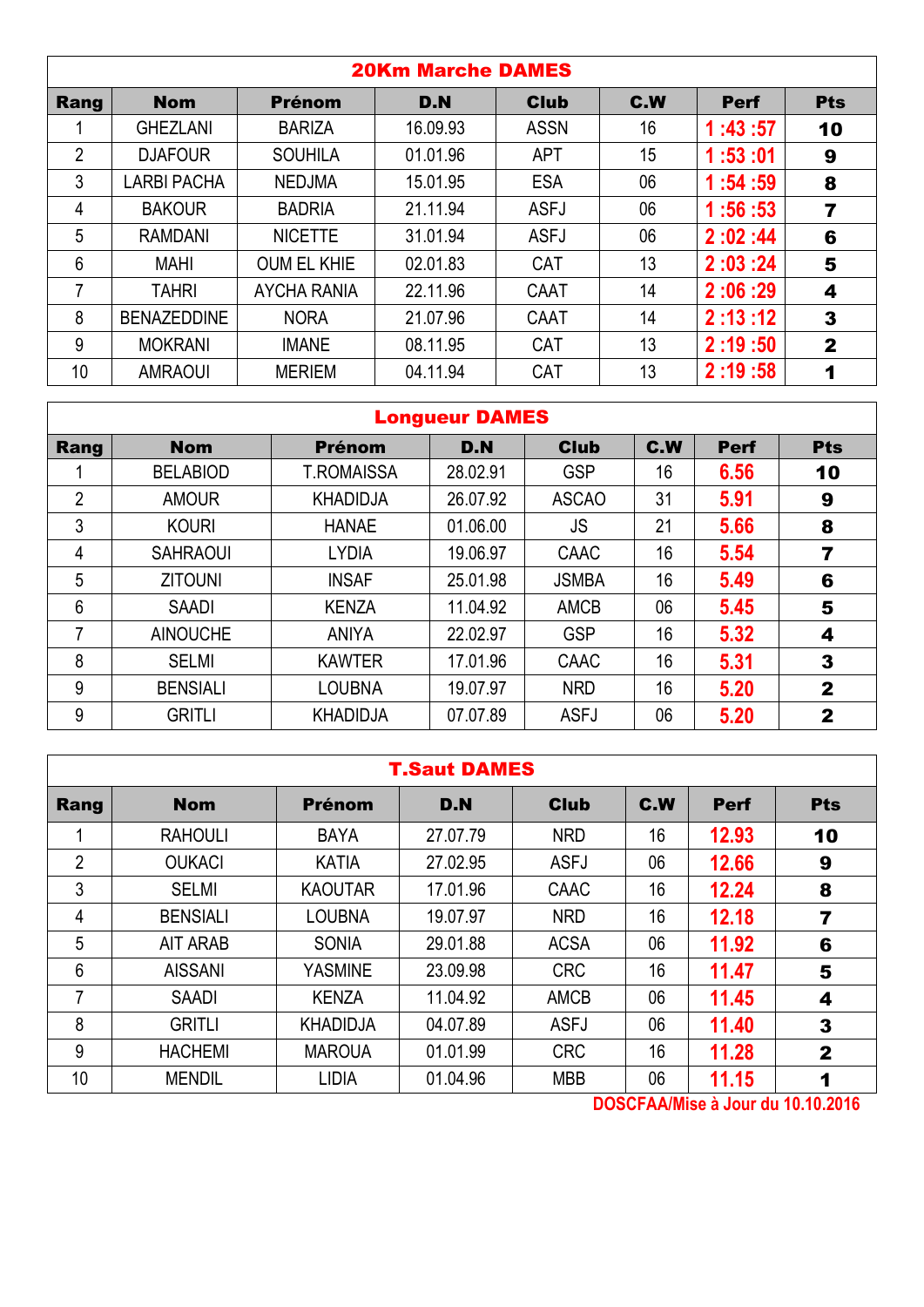| <b>Club</b><br>C.W<br><b>Nom</b><br>D.N<br>Rang<br><b>Prénom</b><br>16.06.97<br><b>NBT</b><br><b>YOUSRA</b><br>30<br><b>ARRAR</b><br>$\overline{2}$<br><b>CRC</b><br>16<br>01.01.99<br><b>BENHADJA</b><br><b>AFFAF</b><br>3<br>16<br>20.07.99<br><b>ACW</b><br><b>AMEUR</b><br><b>KHADIDJA</b> | <b>Perf</b><br>1.69<br>1.66<br>1.65 | <b>Pts</b><br>10<br>9 |
|------------------------------------------------------------------------------------------------------------------------------------------------------------------------------------------------------------------------------------------------------------------------------------------------|-------------------------------------|-----------------------|
|                                                                                                                                                                                                                                                                                                |                                     |                       |
|                                                                                                                                                                                                                                                                                                |                                     |                       |
|                                                                                                                                                                                                                                                                                                |                                     |                       |
|                                                                                                                                                                                                                                                                                                |                                     | 8                     |
| <b>LISA</b><br>24.05.96<br><b>ASFJ</b><br>06<br><b>MADOUNI</b><br>4                                                                                                                                                                                                                            | 1.64                                | 7                     |
| 5<br>16<br>23.03.00<br><b>ASMA BAYA</b><br><b>ARAIBIA</b><br><b>JSMBA</b>                                                                                                                                                                                                                      | 1.57                                | 6                     |
| 6<br>16<br><b>YESLI</b><br><b>WIDAD</b><br>02.04.00<br><b>JSMBA</b>                                                                                                                                                                                                                            | 1.56                                | 5                     |
| 16<br>7<br><b>WIAM</b><br><b>NRD</b><br><b>CHIBANI</b><br>11.01.00                                                                                                                                                                                                                             | 1.55                                | 4                     |
| 8<br>06<br><b>OULMOU</b><br><b>FERIEL</b><br>24.01.95<br><b>AMCB</b>                                                                                                                                                                                                                           | 1.53                                | 3                     |
| 9<br><b>AMOKRANE</b><br>05.02.89<br><b>ECB</b><br>06<br><b>KATIA</b>                                                                                                                                                                                                                           | 1.51                                | $\mathbf{2}$          |
| 10<br>06<br><b>GRITLI</b><br>04.07.89<br><b>ASFJ</b><br><b>KHADIDJA</b>                                                                                                                                                                                                                        | 1.48                                | 1                     |
| 10<br>06<br>11.04.92<br><b>KENZA</b><br><b>AMCB</b><br><b>SAADI</b>                                                                                                                                                                                                                            | 1.48                                | 1                     |

|                | <b>Perche DAMES</b> |                |          |             |     |             |            |  |  |  |  |  |
|----------------|---------------------|----------------|----------|-------------|-----|-------------|------------|--|--|--|--|--|
| Rang           | <b>Nom</b>          | <b>Prénom</b>  | D.N      | <b>Club</b> | C.W | <b>Perf</b> | <b>Pts</b> |  |  |  |  |  |
|                | <b>HALICHE</b>      | <b>SONIA</b>   | 27.01.88 | <b>GSP</b>  | 16  | 3.40        | 10         |  |  |  |  |  |
| $\overline{2}$ | <b>BENOUR</b>       | <b>KENZI</b>   | 05.07.00 | <b>CAAC</b> | 16  | 3.30        | 9          |  |  |  |  |  |
| 3              | <b>AGGOUNE</b>      | <b>LYNDA</b>   | 31.12.89 | <b>RBS</b>  | 06  | 3.00        | 8          |  |  |  |  |  |
| 3              | <b>BELAMRI</b>      | <b>AIDA</b>    | 02.01.94 | <b>AMCB</b> | 06  | 3.00        | 8          |  |  |  |  |  |
| 5              | <b>BOURDJAH</b>     | <b>KATIA</b>   | 20.09.95 | <b>AMCB</b> | 06  | 2.80        | 6          |  |  |  |  |  |
| 6              | <b>KASMI</b>        | <b>HASSIBA</b> | 24.01.98 | <b>MBB</b>  | 06  | 2.45        | 5          |  |  |  |  |  |
| 7              | <b>MEZIOUD</b>      | <b>MASSIKA</b> | 26.08.98 | <b>NBM</b>  | 16  | 2.40        | 4          |  |  |  |  |  |
| 7              | <b>BENSADI</b>      | <b>AMINA</b>   | 05.01.99 | <b>MBB</b>  | 06  | 2.40        | 4          |  |  |  |  |  |
| $\overline{7}$ | <b>HAIDER</b>       | YASMINE        | 03.09.97 | <b>MBB</b>  | 06  | 2.40        | 4          |  |  |  |  |  |
| 10             | <b>AIT ARAB</b>     | <b>SONIA</b>   | 29.01.88 | <b>ACSA</b> | 06  | 2.30        | 1          |  |  |  |  |  |
| 10             | <b>HABRI</b>        | <b>FERIEL</b>  | 04.04.97 | CAAC        | 16  | 2.30        | 1          |  |  |  |  |  |

|                | <b>Poids DAMES</b>   |                 |          |              |            |             |              |  |  |  |  |
|----------------|----------------------|-----------------|----------|--------------|------------|-------------|--------------|--|--|--|--|
| Rang           | <b>Nom</b>           | <b>Prénom</b>   | D.N      | <b>Club</b>  | <b>C.W</b> | <b>Perf</b> | <b>Pts</b>   |  |  |  |  |
|                | <b>BOUZEBRA</b>      | <b>ZOUINA</b>   | 13.10.90 | <b>NCBBA</b> | 34         | 12.89       | 10           |  |  |  |  |
| $\overline{2}$ | <b>HADJ BRAHIM</b>   | <b>ZOUBIDA</b>  | 09.12.92 | <b>NCBBA</b> | 34         | 12.08       | 9            |  |  |  |  |
| 3              | <b>BOUNAB</b>        | <b>IMANE</b>    | 02.02.98 | <b>JSMBA</b> | 16         | 11.75       | 8            |  |  |  |  |
| 4              | <b>BOUNAB</b>        | <b>NABILA</b>   | 07.02.94 | <b>ASSN</b>  | 16         | 11.33       | 7            |  |  |  |  |
| 5              | <b>MAMOU</b>         | <b>RYMA</b>     | 21.04.91 | <b>JSMBA</b> | 16         | 11.26       | 6            |  |  |  |  |
| 6              | <b>MAHDIOUI</b>      | <b>SORAYA</b>   | 08.08.83 | <b>GSP</b>   | 16         | 11.02       | 5            |  |  |  |  |
| 7              | <b>DAMDOUM</b>       | <b>KHAOULA</b>  | 12.10.89 | <b>MAC</b>   | 25         | 10.86       | 4            |  |  |  |  |
| 8              | AYADI                | <b>MANISSA</b>  | 20.01.98 | <b>AMCB</b>  | 06         | 10.82       | 3            |  |  |  |  |
| 9              | <b>CHERGUI</b>       | <b>ROMAISSA</b> | 04.04.93 | <b>RCA</b>   | 09         | 10.56       | $\mathbf{2}$ |  |  |  |  |
| 10             | <b>BELDI ATHMANE</b> | <b>SOULEF</b>   | 06.12.90 | <b>GSP</b>   | 16         | 10.55       | 1            |  |  |  |  |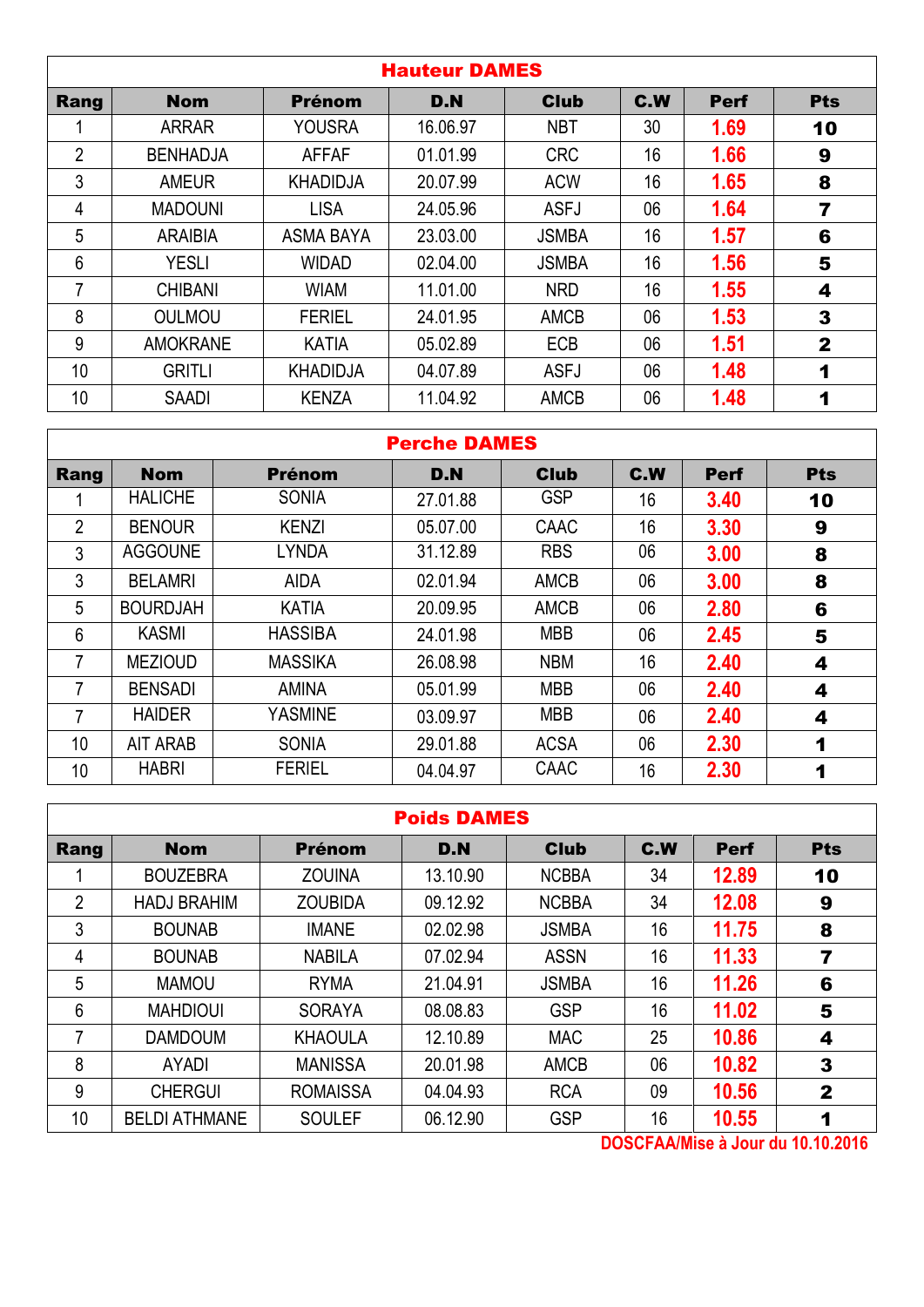|                |                    |                | <b>Disque DAMES</b> |              |     |             |              |
|----------------|--------------------|----------------|---------------------|--------------|-----|-------------|--------------|
| Rang           | <b>Nom</b>         | <b>Prénom</b>  | D.N                 | <b>Club</b>  | C.W | <b>Perf</b> | <b>Pts</b>   |
|                | <b>BOUNAB</b>      | <b>NABILA</b>  | 07.02.94            | <b>ASSN</b>  | 16  | 42.37       | 10           |
| $\overline{2}$ | <b>BENHADJIA</b>   | <b>RANDA</b>   | 23.01.95            | <b>CRC</b>   | 16  | 41.66       | 9            |
| 3              | <b>BOUZEBRA</b>    | <b>ZOUINA</b>  | 03.10.90            | <b>NCBBA</b> | 34  | 39.49       | 8            |
| 4              | <b>MOHAMMEDI</b>   | <b>AMINA</b>   | 01.01.00            | <b>JMHD</b>  | 16  | 39.23       | 7            |
| 5              | <b>HADJ BRAHIM</b> | <b>ZOUBIDA</b> | 09.12.92            | <b>NCBBA</b> | 34  | 39.10       | 6            |
| 6              | <b>HAMOUMRAOUI</b> | <b>KATIA</b>   | 14.01.00            | <b>ACSA</b>  | 06  | 38.00       | 5            |
| 7              | <b>DEHAMNIA</b>    | <b>NAILA</b>   | 19.06.99            | CAB          | 16  | 35.85       | 4            |
| 8              | <b>MIMOUNI</b>     | <b>KHAOULA</b> | 24.05.94            | <b>JMSC</b>  | 25  | 34.87       | 3            |
| 9              | <b>BOUNAB</b>      | <b>IMANE</b>   | 02.02.98            | <b>JSMBA</b> | 16  | 32.21       | $\mathbf{2}$ |
| 10             | <b>BENSIDHOUM</b>  | <b>INES</b>    | 18.12.99            | <b>AMCB</b>  | 06  | 32.10       | 1            |

#### Javelot DAMES

| Rang           | <b>Nom</b>          | <b>Prénom</b>  | D.N      | <b>Club</b>  | C.W | <b>Perf</b> | <b>Pts</b>              |
|----------------|---------------------|----------------|----------|--------------|-----|-------------|-------------------------|
|                | <b>BENAMRANE</b>    | <b>WARDA</b>   | 13.11.91 | CAAC         | 16  | 43.13       | 10                      |
| $\overline{2}$ | <b>BELDI ATMANE</b> | <b>SOULEF</b>  | 06.12.90 | <b>GSP</b>   | 16  | 41.75       | 9                       |
| 3              | <b>AGGOUNE</b>      | <b>LINDA</b>   | 31.12.89 | <b>RBS</b>   | 06  | 39.15       | 8                       |
| 4              | <b>DJABRI</b>       | <b>SABRINA</b> | 20.08.92 | <b>ARBA</b>  | 06  | 37.27       | $\overline{\mathbf{r}}$ |
| 5              | <b>DAHMANE</b>      | <b>LYNDA</b>   | 21.03.96 | <b>NBT</b>   | 30  | 35.77       | 6                       |
| 6              | <b>BOUCHENE</b>     | <b>KAMELIA</b> | 18.06.95 | <b>CRC</b>   | 16  | 35.54       | 5                       |
|                | <b>BOUKHALEOUA</b>  | <b>SOHILA</b>  | 20.10.98 | <b>MDM</b>   | 30  | 34.93       | 4                       |
| 8              | <b>HACENE</b>       | <b>MANEL</b>   | 09.03.97 | <b>JSMBA</b> | 16  | 33.83       | 3                       |
| 9              | <b>BAAZIZI</b>      | <b>YOUSRA</b>  | 20.03.97 | <b>SARAB</b> | 05  | 33.59       | $\mathbf{2}$            |
| 10             | <b>BOUNAB</b>       | <b>NABILA</b>  | 07.02.94 | <b>ASSN</b>  | 16  | 33.56       | 1                       |

|                | <b>Marteau DAMES</b> |                 |          |              |     |             |              |  |  |  |  |
|----------------|----------------------|-----------------|----------|--------------|-----|-------------|--------------|--|--|--|--|
| Rang           | <b>Nom</b>           | <b>Prénom</b>   | D.N      | <b>Club</b>  | C.W | <b>Perf</b> | <b>Pts</b>   |  |  |  |  |
|                | <b>BOUZEBRA</b>      | <b>ZOUINA</b>   | 13.10.90 | <b>NCBBA</b> | 06  | 61.62       | 10           |  |  |  |  |
| $\overline{2}$ | <b>TATAR</b>         | <b>ZAHRA</b>    | 10.11.92 | <b>ASFJ</b>  | 06  | 48.96       | 9            |  |  |  |  |
| 3              | <b>OUARET</b>        | <b>SARAH</b>    | 24.01.91 | <b>AMCB</b>  | 06  | 46.70       | 8            |  |  |  |  |
| 4              | <b>TALBI</b>         | <b>YASMINE</b>  | 05.06.94 | <b>AMCB</b>  | 06  | 44.88       | 7            |  |  |  |  |
| 5              | <b>MENAA</b>         | <b>HAFIDHA</b>  | 16.11.95 | EAL          | 06  | 43.00       | 6            |  |  |  |  |
| 6              | <b>OURABAH</b>       | <b>FARAH</b>    | 17.05.96 | <b>MBB</b>   | 06  | 39.46       | 5            |  |  |  |  |
| 7              | <b>ZEGHNOUNE</b>     | <b>RYMA</b>     | 14.04.96 | <b>ECB</b>   | 06  | 39.10       | 4            |  |  |  |  |
| 8              | <b>REGHIS</b>        | <b>BOUTAINA</b> | 12.07.96 | <b>JSMBA</b> | 16  | 36.96       | 3            |  |  |  |  |
| 9              | <b>DJIMLI</b>        | <b>F/ZOHRA</b>  | 10.03.97 | <b>JABC</b>  | 25  | 36.05       | $\mathbf{2}$ |  |  |  |  |
| 10             | <b>BOUNAB</b>        | <b>NABILA</b>   | 07.02.94 | <b>ASSN</b>  | 16  | 35.69       | 1            |  |  |  |  |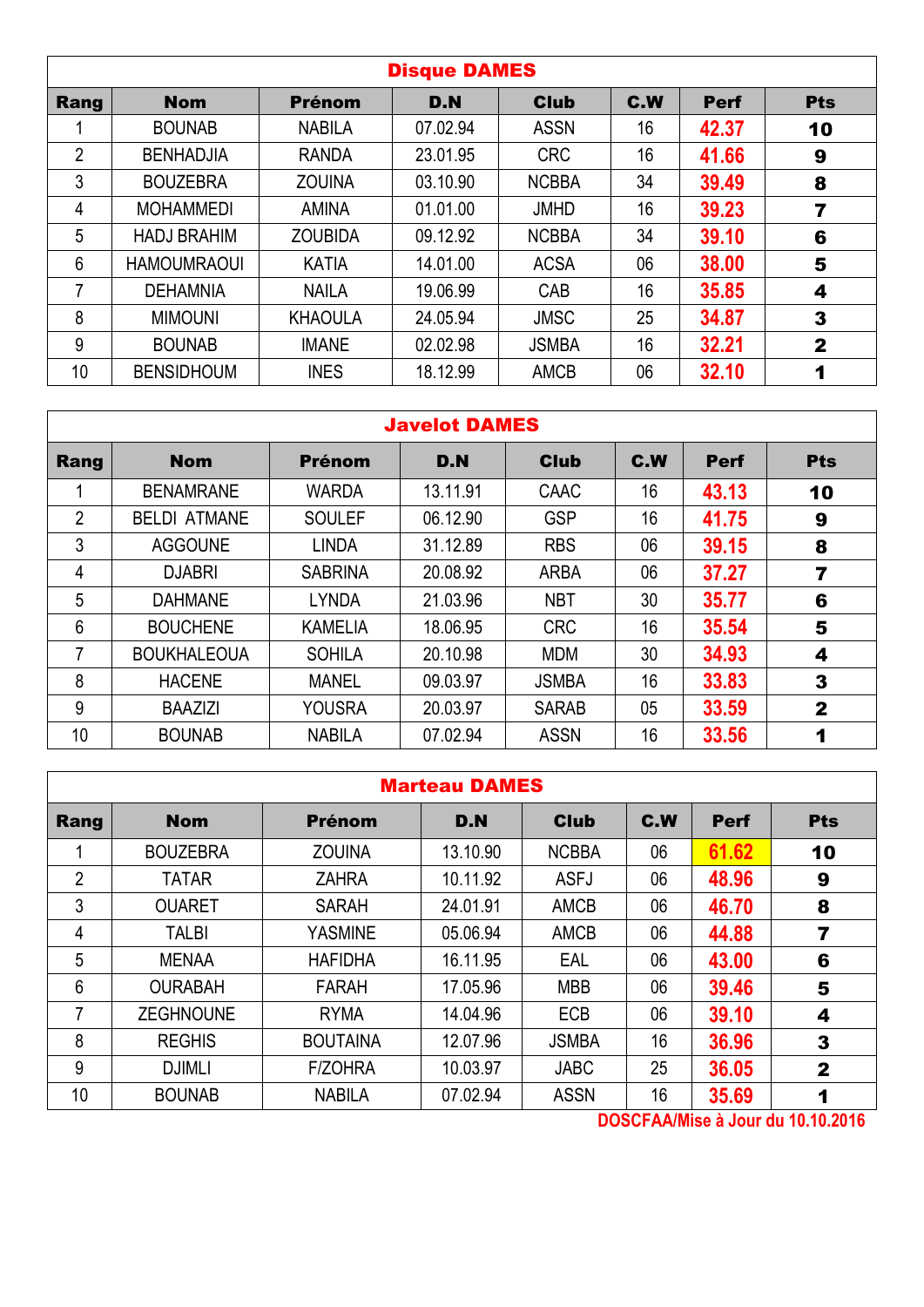|                | <b>Heptathion DAMES</b> |                 |          |              |                 |             |              |  |  |  |  |  |
|----------------|-------------------------|-----------------|----------|--------------|-----------------|-------------|--------------|--|--|--|--|--|
| Rang           | <b>Nom</b>              | <b>Prénom</b>   | D.N      | <b>Club</b>  | C.W             | <b>Perf</b> | <b>Pts</b>   |  |  |  |  |  |
|                | <b>AMOKRANE</b>         | <b>KATIA</b>    | 05.02.89 | <b>ECB</b>   | 06              | 4393        | 10           |  |  |  |  |  |
| $\overline{2}$ | <b>SAADI</b>            | <b>KENZA</b>    | 11.04.92 | <b>AMCB</b>  | 06              | 4120        | 9            |  |  |  |  |  |
| 3              | <b>AGGOUNE</b>          | <b>LYNDA</b>    | 31.12.89 | <b>RBS</b>   | 06              | 4067        | 8            |  |  |  |  |  |
| 4              | <b>AINOUCHE</b>         | <b>ANIYA</b>    | 22.02.97 | <b>GSP</b>   | 16              | 4060        | 7            |  |  |  |  |  |
| 5              | <b>AIT ARAB</b>         | <b>SONIA</b>    | 29.01.88 | <b>ACSA</b>  | 06              | 3899        | 6            |  |  |  |  |  |
| 6              | <b>BAAZIZI</b>          | <b>YOUSRA</b>   | 26.03.97 | <b>SARAB</b> | 05              | 3685        | 5            |  |  |  |  |  |
| 7              | <b>GRITLI</b>           | <b>KHADIDJA</b> | 04.07.89 | <b>ASFJ</b>  | 06              | 3444        | 4            |  |  |  |  |  |
| 8              | <b>OUTEMZABET</b>       | <b>LYDIA</b>    | 08.02.97 | <b>RBS</b>   | 06              | 3291        | 3            |  |  |  |  |  |
| 9              | <b>AFRIT</b>            | <b>IKRAM</b>    | 23.03.97 | <b>JABC</b>  | 25              | 3156        | $\mathbf{2}$ |  |  |  |  |  |
| 10             | <b>MADJAOUI</b>         | <b>KAHINA</b>   | 11.12.95 | <b>ARBEE</b> | 16 <sup>°</sup> | 3113        | 1            |  |  |  |  |  |

|                | <b>4 X 100m DAMES</b> |               |     |              |     |             |                |  |  |  |  |  |
|----------------|-----------------------|---------------|-----|--------------|-----|-------------|----------------|--|--|--|--|--|
| Rang           | <b>Nom</b>            | <b>Prénom</b> | D.N | <b>Club</b>  | C.W | <b>Perf</b> | <b>Pts</b>     |  |  |  |  |  |
|                |                       |               |     | <b>GSP</b>   | 16  | 50.31       | 10             |  |  |  |  |  |
| $\overline{2}$ |                       |               |     | <b>JSMBA</b> | 16  | 50.63       | 9              |  |  |  |  |  |
| 3              |                       |               |     | <b>IRCW</b>  | 31  | 51.48       | 8              |  |  |  |  |  |
| $\overline{4}$ |                       |               | Jun | <b>GSP</b>   | 16  | 51.84       | $\overline{7}$ |  |  |  |  |  |
| 5              |                       |               | Jun | <b>ASSN</b>  | 16  | 52.34       | 6              |  |  |  |  |  |
| $6\phantom{1}$ |                       |               |     | <b>AMCB</b>  | 06  | 52.81       | 5              |  |  |  |  |  |
| 7              |                       |               |     | AMB          | 06  | 53.04       | 4              |  |  |  |  |  |
| 8              |                       |               |     | <b>ESK</b>   | 15  | 54.36       | 3              |  |  |  |  |  |
| 9              |                       |               | Jun | AMCB         | 06  | 54.44       | $\mathbf{2}$   |  |  |  |  |  |
| 10             |                       |               |     | <b>ASFJ</b>  | 06  | 54.83       | 1              |  |  |  |  |  |

|                | <b>4 X 400m DAMES</b> |               |     |              |     |             |              |  |  |  |  |
|----------------|-----------------------|---------------|-----|--------------|-----|-------------|--------------|--|--|--|--|
| Rang           | <b>Nom</b>            | <b>Prénom</b> | D.N | <b>Club</b>  | C.W | <b>Perf</b> | <b>Pts</b>   |  |  |  |  |
|                |                       |               |     | <b>JSA</b>   | 15  | 4.08.29     | 10           |  |  |  |  |
| $\overline{2}$ |                       |               |     | <b>ASSN</b>  | 16  | 4.09.32     | 9            |  |  |  |  |
| 3              |                       |               |     | <b>JSMBA</b> | 16  | 4.12.53     | 8            |  |  |  |  |
| 4              |                       |               |     | AMB          | 06  | 4.19.45     | 7            |  |  |  |  |
| 5              |                       |               |     | <b>OBBA</b>  | 34  | 4.19.75     | 6            |  |  |  |  |
| 6              |                       |               |     | <b>NCBBA</b> | 34  | 4.20.62     | 5            |  |  |  |  |
| 7              |                       |               |     | <b>ESK</b>   | 15  | 4.24.30     | 4            |  |  |  |  |
| 8              |                       |               |     | <b>GSP</b>   | 16  | 4.24.90     | 3            |  |  |  |  |
| 9              |                       |               |     | <b>AMCB</b>  | 06  | 4.25.01     | $\mathbf{2}$ |  |  |  |  |
| 10             |                       |               |     | <b>ASFJ</b>  | 06  | 4.29.69     | 1            |  |  |  |  |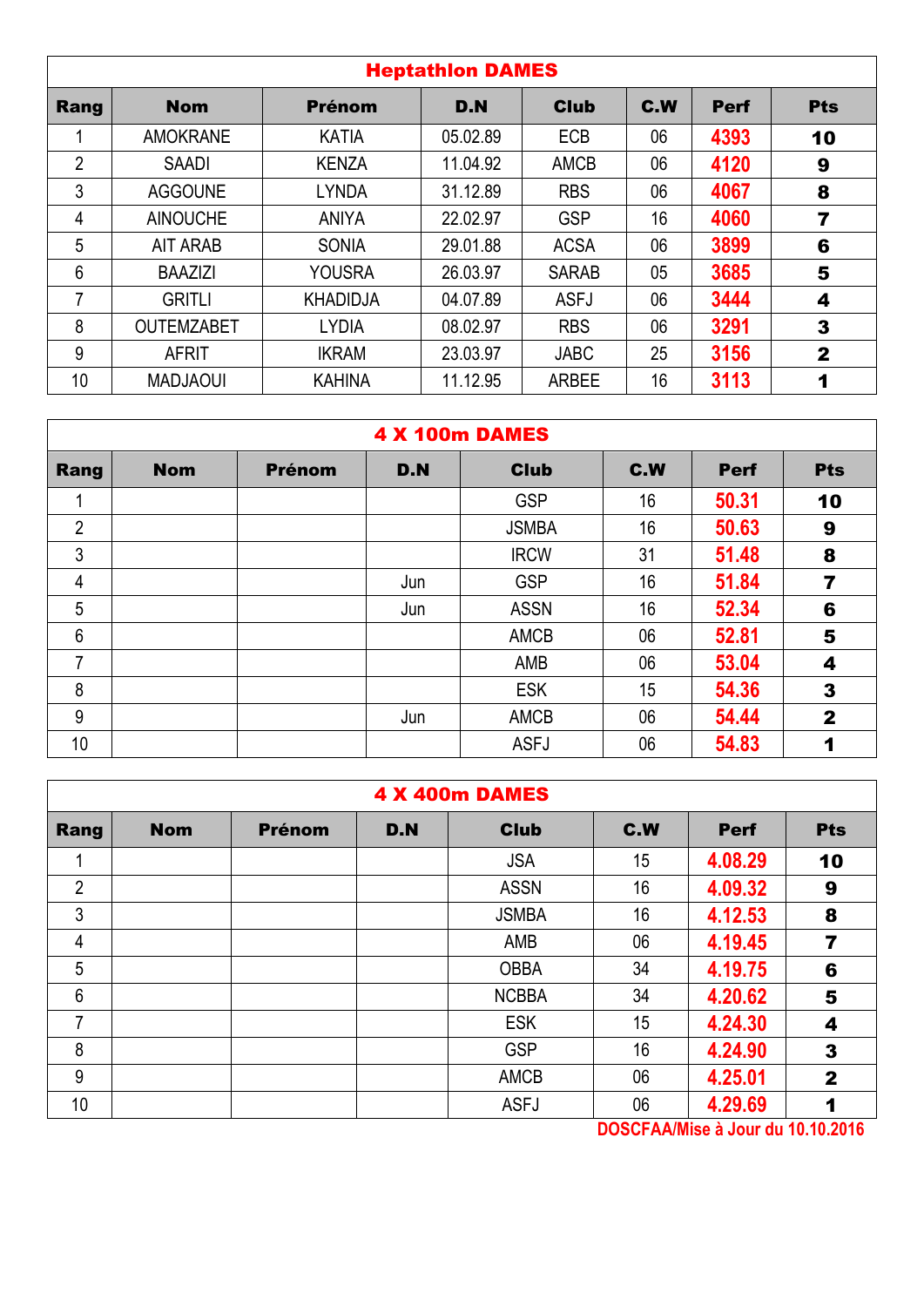# TOP 10 Hommes 2016

|                | <b>100m Hommes</b> |                       |          |             |     |             |                      |  |  |  |  |
|----------------|--------------------|-----------------------|----------|-------------|-----|-------------|----------------------|--|--|--|--|
| Rang           | <b>Nom</b>         | <b>Prénom</b>         | D.N      | <b>Club</b> | C.W | <b>Perf</b> | <b>Pts</b>           |  |  |  |  |
|                | <b>ATHMANI</b>     | <b>SKANDAR DJAMIL</b> | 21.06.92 | <b>ACSB</b> | 25  | 10.47       | 10                   |  |  |  |  |
| $\overline{2}$ | <b>BOUCHAKOUR</b>  | A/HADI                | 08.08.91 | <b>GSP</b>  | 16  | 10.65       | 9                    |  |  |  |  |
| 3              | <b>BOUHADDA</b>    | <b>SOUFIANE</b>       | 08.06.90 | <b>GSP</b>  | 16  | 10.74       | 8                    |  |  |  |  |
| 4              | <b>BOURAADA</b>    | <b>LARBI</b>          | 10.05.88 | <b>CNN</b>  | 16  | 10.75       | 7                    |  |  |  |  |
| 5              | <b>SELMANE</b>     | ABDALLAH              | 14.03.92 | <b>GSP</b>  | 16  | 10.76       | 6                    |  |  |  |  |
| 6              | <b>BOUANANI</b>    | <b>AMINE</b>          | 17.10.97 | <b>MBB</b>  | 06  | 10.81       | 5                    |  |  |  |  |
| 7              | <b>TOUR</b>        | ABDELDJALIL           | 10.02.94 | <b>IRCW</b> | 31  | 10.83       | 4                    |  |  |  |  |
| 8              | <b>BOUDOUL</b>     | <b>AZZEDINE</b>       | 22.11.92 | <b>CAT</b>  | 13  | 10.84       | 3                    |  |  |  |  |
| 8              | <b>HAMOUDI</b>     | <b>MAHMOUD</b>        | 10.05.96 | <b>ACEK</b> | 36  | 10.84       | 3                    |  |  |  |  |
| 10             | <b>SAHEL</b>       | <b>YOUCEF</b>         | 17.11.93 | <b>GSP</b>  | 16  | 10.90       | $\blacktriangleleft$ |  |  |  |  |
| 10             | <b>ZAKRAOUI</b>    | <b>MED MEHDI</b>      | 05.02.00 | <b>JSS</b>  | 08  | 10.90       | 1                    |  |  |  |  |

| <b>200m Hommes</b> |                   |                       |          |               |     |             |              |  |  |
|--------------------|-------------------|-----------------------|----------|---------------|-----|-------------|--------------|--|--|
| Rang               | <b>Nom</b>        | Prénom                | D.N      | <b>Club</b>   | C.W | <b>Perf</b> | <b>Pts</b>   |  |  |
|                    | <b>BOUHADDA</b>   | <b>SOFIANE</b>        | 08.06.90 | <b>GSP</b>    | 16  | 20.53       | 10           |  |  |
| $\overline{2}$     | <b>ATHMANI</b>    | <b>SKANDAR DJAMIL</b> | 21.06.92 | <b>ACSB</b>   | 25  | 20.77       | 9            |  |  |
| 3                  | <b>BOUCHAKOUR</b> | <b>ABDELHADI</b>      | 08.08.91 | <b>GSP</b>    | 16  | 21.12       | 8            |  |  |
| 3                  | LAREDJ            | <b>IDRISS</b>         | 16.03.89 | <b>GSP</b>    | 16  | 21.12       | 8            |  |  |
| 5                  | <b>LAREDJ</b>     | <b>MILOUD</b>         | 07.11.86 | <b>GSP</b>    | 16  | 21.21       | 6            |  |  |
| 6                  | <b>SELMANE</b>    | ABDALLAH              | 14.03.92 | <b>GSP</b>    | 16  | 21.23       | 5            |  |  |
|                    | <b>BOUANANI</b>   | <b>AMINE</b>          | 17.10.97 | <b>MBB</b>    | 06  | 21.60       | 4            |  |  |
| 8                  | <b>ZAKRAOUI</b>   | <b>MED MEHDI</b>      | 05.02.00 | <b>JSS</b>    | 08  | 21.61       | 3            |  |  |
| 9                  | <b>SAHEL</b>      | <b>YOUCEF</b>         | 17.11.93 | <b>GSP</b>    | 16  | 21.82       | $\mathbf{2}$ |  |  |
| 10                 | <b>MOULA</b>      | <b>SLIMANE</b>        | 25.02.99 | <b>USMDBK</b> | 15  | 21.93       | 1            |  |  |

## 400m Hommes

| Rang | <b>Nom</b>       | <b>Prénom</b>        | D.N        | <b>Club</b>   | C.W | <b>Perf</b> | <b>Pts</b>   |
|------|------------------|----------------------|------------|---------------|-----|-------------|--------------|
|      | <b>BOUHADDA</b>  | <b>SOUFIANE</b>      | 08.06.90   | <b>GSP</b>    | 16  | 46.03       | 10           |
| 2    | <b>LAREDJ</b>    | <b>MILOUD</b>        | 07.11.86   | <b>GSP</b>    | 16  | 46.31       | 9            |
| 3    | <b>BELBACHIR</b> | <b>MOHAMED</b>       | 11.01.94   | <b>GSP</b>    | 16  | 47.20       | 8            |
| 4    | <b>ATHMANI</b>   | <b>SKANDER DJMIL</b> | 21.06.92   | <b>ACSB</b>   | 25  | 47.49       | 7            |
| 5    | <b>LAREDJ</b>    | <b>IDRISS</b>        | 16.03.89   | <b>GSP</b>    | 16  | 47.50       | 6            |
| 6    | <b>BOURAADA</b>  | <b>LARBI</b>         | 10.05.88   | <b>CNN</b>    | 16  | 47.98       | 5            |
| 7    | <b>HAMOUMOU</b>  | <b>MED FOUAD</b>     | 26.07.1990 | <b>GSP</b>    | 16  | 48.04       | 4            |
| 8    | <b>ALGHARICI</b> | <b>YACINE</b>        | 29.05.93   | <b>USMB</b>   | 09  | 48.02       | 3            |
| 9    | <b>MOULA</b>     | <b>SLIMANE</b>       | 25.02.99   | <b>USMDBK</b> | 15  | 48.10       | $\mathbf{2}$ |
| 10   | <b>LAROUI</b>    | <b>LAARBI</b>        | 10.08.82   | <b>JJO</b>    | 31  | 48.12       | и            |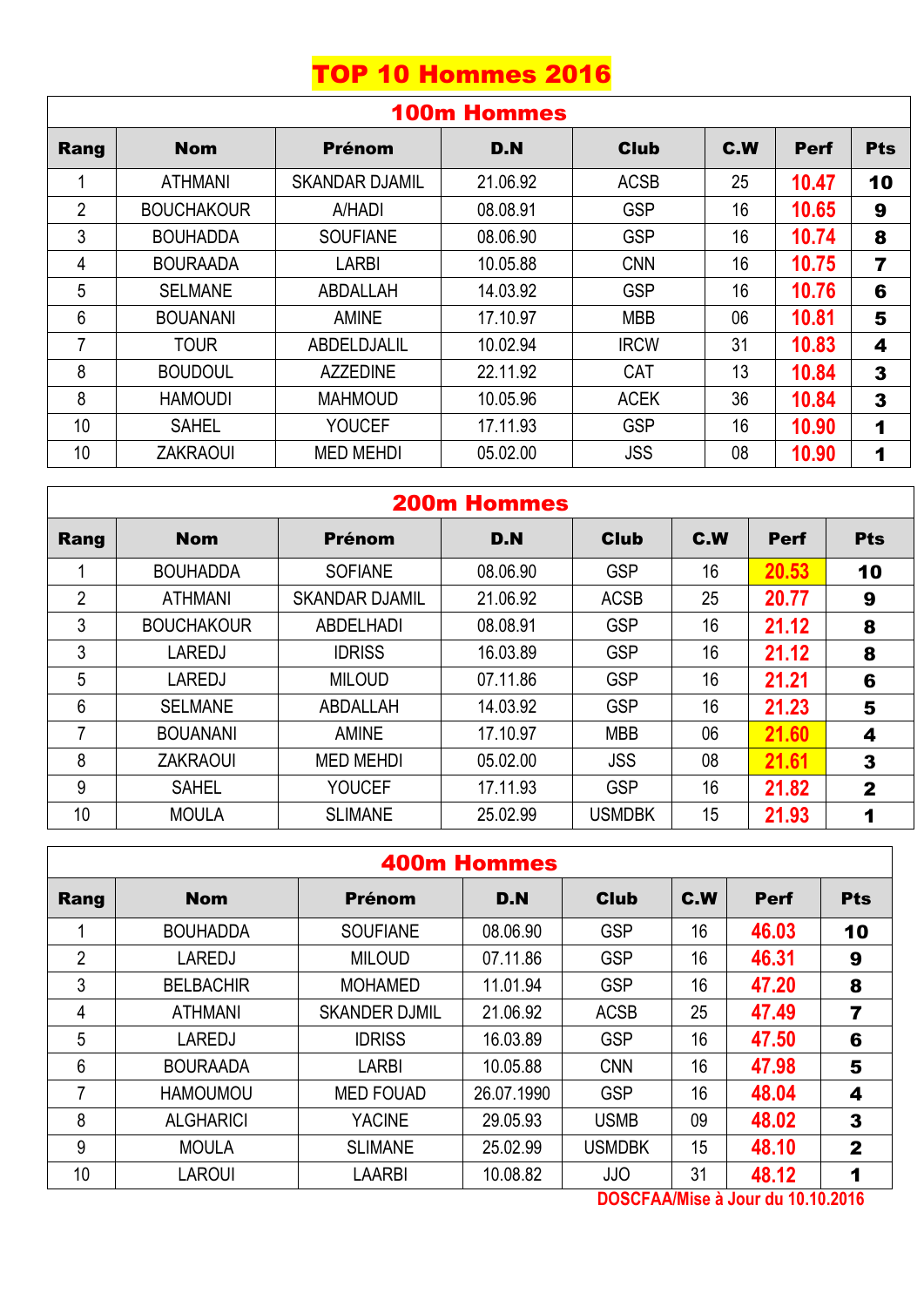|                |                  |                  | <b>800m Hommes</b> |               |     |             |                |
|----------------|------------------|------------------|--------------------|---------------|-----|-------------|----------------|
| Rang           | <b>Nom</b>       | <b>Prénom</b>    | D.N                | <b>Club</b>   | C.W | <b>Perf</b> | <b>Pts</b>     |
|                | <b>MAKHLOUFI</b> | <b>TAOUFIK</b>   | 29.04.88           | <b>GSP</b>    | 16  | 1.42.61     | 10             |
| $\overline{2}$ | <b>HETHAT</b>    | <b>YACINE</b>    | 30.08.91           | <b>CREPSM</b> | 16  | 1.44.81     | 9              |
| 3              | <b>BELFERRAR</b> | <b>MED AMINE</b> | 24.04.92           | <b>CREPSM</b> | 16  | 1.45.01     | 8              |
| 4              | <b>BENMAHDI</b>  | <b>KHALED</b>    | 22.10.88           | <b>FAA</b>    | 49  | 1.46.92     | $\overline{7}$ |
| 5              | <b>ABDENOUZ</b>  | RAMZI            | 23.05.93           | <b>CRC</b>    | 16  | 1.47.52     | 6              |
| 6              | <b>AMICHE</b>    | <b>HICHEM</b>    | 26.03.91           | <b>CREPSM</b> | 16  | 1.48.69     | 5              |
| 7              | <b>MESSAOUDI</b> | ALI              | 13.10.95           | <b>CNN</b>    | 16  | 1.48.74     | 4              |
| 8              | <b>BELBACHIR</b> | <b>MOHAMED</b>   | 11.01.94           | <b>GSP</b>    | 16  | 1.48.13     | 3              |
| 9              | <b>KENANI</b>    | <b>OMAR</b>      | 01.01.93           | <b>CSTOA</b>  | 39  | 1.49.25     | $\mathbf 2$    |
| 10             | <b>TAREBHAT</b>  | <b>BILLEL</b>    | 26.06.96           | <b>ACSA</b>   | 06  | 1.49.34     | 1              |

## 1500m Hommes

| Rang | <b>Nom</b>       | <b>Prénom</b>      | D.N      | <b>Club</b>   | C.W | <b>Perf</b> | <b>Pts</b>     |
|------|------------------|--------------------|----------|---------------|-----|-------------|----------------|
|      | <b>MAKHLOUFI</b> | <b>TAOUFIK</b>     | 29.04.88 | <b>GSP</b>    | 16  | 3.31.35     | 10             |
| 2    | <b>ANNOU</b>     | <b>ABDERAHMANE</b> | 29.01.91 | <b>IND</b>    | 16  | 3.38.11     | 9              |
| 3    | <b>KEDDAR</b>    | <b>SALIM</b>       | 23.11.93 | <b>ASAPC</b>  | 16  | 3.38.44     | 8              |
| 4    | <b>BELKHIR</b>   | <b>LYES</b>        | 05.10.87 | <b>OB</b>     | 35  | 3.38.55     | $\overline{7}$ |
| 5    | <b>HETHAT</b>    | <b>YACINE</b>      | 30.08.91 | <b>CREPSM</b> | 16  | 3.38.62     | 6              |
| 6    | <b>CHENITI</b>   | <b>AMINE</b>       | 22.05.93 | <b>CSTOA</b>  | 39  | 3.39.93     | 5              |
| 7    | <b>MESSAOUDI</b> | ALI                | 13.10.95 | <b>CNN</b>    | 16  | 3.41.69     | 4              |
| 8    | <b>BOUCHICHA</b> | <b>HICHAM</b>      | 19.05.89 | <b>CREPSM</b> | 16  | 3.41.91     | 3              |
| 9    | <b>HEDEILLI</b>  | <b>TAKIEDDINE</b>  | 06.06.96 | <b>GSP</b>    | 16  | 3.42.22     | $\mathbf{2}$   |
| 10   | <b>KIBOUA</b>    | <b>CHAMSEDDINE</b> | 23.04.92 | <b>JJO</b>    | 31  | 3.42.63     | 1              |

|                | <b>5000m Hommes</b> |                    |          |                  |     |             |              |  |  |  |  |
|----------------|---------------------|--------------------|----------|------------------|-----|-------------|--------------|--|--|--|--|
| <b>Rang</b>    | <b>Nom</b>          | <b>Prénom</b>      | D.N      | <b>Club</b>      | C.W | <b>Perf</b> | <b>Pts</b>   |  |  |  |  |
| 1              | <b>GRINE</b>        | ALI                | 01.01.90 | <b>CSFD</b>      | 17  | 14.02.78    | 10           |  |  |  |  |
| $\overline{2}$ | <b>ZENGLI</b>       | <b>MANSOUR</b>     | 26.02.93 | <b>JJO</b>       | 31  | 14.03.88    | 9            |  |  |  |  |
| 3              | <b>HARAOUI</b>      | <b>MANSOUR</b>     | 01.04.92 | <b>CRPSEM</b>    | 16  | 14.05.54    | 8            |  |  |  |  |
| 4              | <b>GOUASMIA</b>     | <b>NADHIR</b>      | 16.10.94 | <b>GSP</b>       | 16  | 14.06.63    | 7            |  |  |  |  |
| 5              | <b>SAADI</b>        | <b>ADEL</b>        | 23.09.90 | CSS <sub>Z</sub> | 18  | 14.12.01    | 6            |  |  |  |  |
| 6              | <b>MERBOUHI</b>     | <b>MOHAMMED</b>    | 02.07.91 | <b>CRPSEM</b>    | 16  | 14.12.05    | 5            |  |  |  |  |
| 7              | <b>DJARMOUNI</b>    | <b>SEIF EDDINE</b> | 17.08.94 | <b>NCBB</b>      | 34  | 14.19.50    | 4            |  |  |  |  |
| 8              | <b>BENSAADI</b>     | <b>ABDELGHANI</b>  | 31.08.87 | <b>NCBBA</b>     | 34  | 14.20.47    | 3            |  |  |  |  |
| 9              | <b>DRIFEL</b>       | <b>NASSIM</b>      | 10.05.90 | <b>CRPESM</b>    | 16  | 14.22.72    | $\mathbf{2}$ |  |  |  |  |
| 10             | <b>BELKHIR</b>      | <b>LYES</b>        | 05.10.87 | <b>OB</b>        | 35  | 14.30.87    | 1            |  |  |  |  |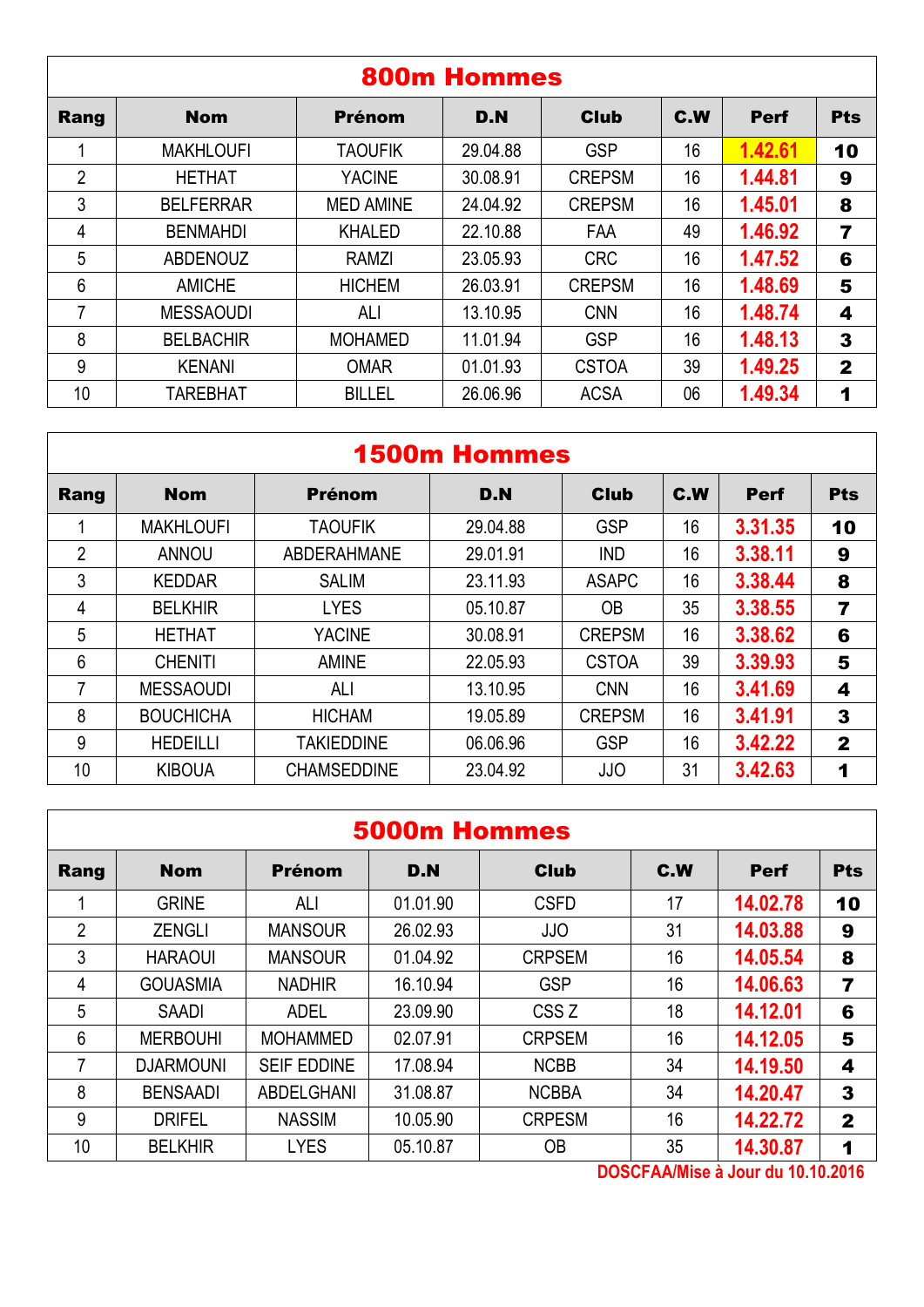| <b>10000m Hommes</b> |                 |                   |            |               |     |             |              |  |  |
|----------------------|-----------------|-------------------|------------|---------------|-----|-------------|--------------|--|--|
| Rang                 | <b>Nom</b>      | <b>Prénom</b>     | D.N        | <b>Club</b>   | C.W | <b>Perf</b> | <b>Pts</b>   |  |  |
|                      | <b>KHAOUAS</b>  | <b>RABAH</b>      | 05.10.1986 | <b>CRPESM</b> | 16  | 29.40.04    | 10           |  |  |
| $\overline{2}$       | <b>TARABAHT</b> | <b>BILLAL</b>     | 26.06.96   | <b>ACSA</b>   | 06  | 29.54.41    | 9            |  |  |
| 3                    | <b>BENSAADI</b> | <b>ABDELGHANI</b> | 01.01.1987 | <b>NCBBA</b>  | 34  | 29,56.82    | 8            |  |  |
| 4                    | LAAMECHE        | EL HADI           | 01.01.1990 | <b>CNN</b>    | 16  | 30.05.72    | 7            |  |  |
| 5                    | <b>ZAGHDANE</b> | <b>ISSAM</b>      | 09.03.93   | <b>CNN</b>    | 16  | 30.06.38    | 6            |  |  |
| 6                    | <b>AMIRAT</b>   | <b>BADREDDINE</b> | 28.01.85   | <b>CRPESM</b> | 16  | 30.06.52    | 5            |  |  |
| 7                    | <b>BOUZIANE</b> | <b>TAWFIK</b>     | 08.11.97   | <b>NKA</b>    | 44  | 30.09.77    | 4            |  |  |
| 8                    | <b>DALI</b>     | AHMED             | 26.02.84   | <b>CRPESM</b> | 16  | 30.10.75    | 3            |  |  |
| 9                    | <b>GOUASMIA</b> | <b>NADHIR</b>     | 16.10.94   | <b>GSP</b>    | 16  | 30.14.47    | $\mathbf{2}$ |  |  |
| 10                   | <b>GUERZIZ</b>  | ABDELAZIZ         | 04.07.87   | <b>CNN</b>    | 16  | 30.15.70    | 1            |  |  |

## 110m Haies

| Rang           | <b>Nom</b>          | <b>Prénom</b>     | D.N      | <b>Club</b>  | C.W | <b>Perf</b> | <b>Pts</b>   |
|----------------|---------------------|-------------------|----------|--------------|-----|-------------|--------------|
|                | <b>MOKDDEL</b>      | <b>LIES</b>       | 20.06.90 | <b>GSP</b>   | 16  | 13.74       | 10           |
| $\overline{2}$ | <b>BOURAADA</b>     | <b>LARBI</b>      | 10.05.88 | <b>CNN</b>   | 16  | 14.13       | 9            |
| 3              | <b>HADJ LAZIB</b>   | <b>ATHMANE</b>    | 10.05.83 | <b>JSK</b>   | 15  | 14.16       | 8            |
| 4              | <b>OUCHERFIOU</b>   | <b>SMAIL</b>      | 20.02.94 | <b>AMCB</b>  | 06  | 14.65       | 7            |
| 5              | <b>DIAKITI</b>      | <b>ZAKARIA</b>    | 19.08.94 | <b>ASSN</b>  | 16  | 14.69       | 6            |
| 6              | <b>SADMI</b>        | <b>HICHAM</b>     | 25.10.93 | <b>ASFJ</b>  | 06  | 14.79       | 5            |
| 7              | <b>FRIDJA</b>       | <b>DOULKIFL</b>   | 15.08.88 | <b>AMCB</b>  | 06  | 14.91       | 4            |
| 8              | <b>MOKRANI</b>      | <b>CHAKIB</b>     | 13.03.95 | <b>EMA</b>   | 31  | 15.04       | 3            |
| 9              | <b>BOUGUENDOURA</b> | <b>MOUATASSAM</b> | 19.06.95 | <b>ASSN</b>  | 16  | 15.20       | $\mathbf{2}$ |
| 10             | <b>ALLAOUA</b>      | <b>RYAD</b>       | 20.03.95 | <b>ARBEE</b> | 16  | 15.69       | 1            |

## 400m Haies Hommes

| Rang           | <b>Nom</b>         | <b>Prénom</b>     | D.N      | <b>Club</b>  | C.W | <b>Perf</b> | <b>Pts</b>     |
|----------------|--------------------|-------------------|----------|--------------|-----|-------------|----------------|
|                | LAHOULOU           | <b>ABDELMALEK</b> | 05.07.92 | <b>GSP</b>   | 16  | 48.62       | 10             |
| $\overline{2}$ | <b>RAHMANI</b>     | <b>MILOUD</b>     | 30.02.82 | <b>CSTOA</b> | 39  | 49.65       | 9              |
| 3              | <b>BOUKEMOUCHE</b> | <b>SABER</b>      | 20.04.92 | <b>AMCB</b>  | 06  | 50.01       | 8              |
| 4              | <b>KHEDIM</b>      | SID-ALI           | 11.05.95 | <b>CRC</b>   | 16  | 52.58       | $\overline{7}$ |
| 5              | <b>BOUCETTA</b>    | <b>AMIR</b>       | 16.08.97 | <b>ACSB</b>  | 25  | 53.48       | 6              |
| 6              | <b>TITOUAH</b>     | <b>SOFIANE</b>    | 28.07.96 | <b>AMCB</b>  | 06  | 53.92       | 5              |
| 7              | <b>ALLAOUA</b>     | <b>RYAD</b>       | 20.03.95 | <b>ARBEE</b> | 16  | 54.39       | 4              |
| 8              | <b>YEDJED</b>      | <b>KENZI</b>      | 30.03.95 | <b>AMCB</b>  | 06  | 54.40       | 3              |
| 9              | <b>MAKERRI</b>     | <b>HAKIM</b>      | 28.02.98 | <b>RBS</b>   | 06  | 55.42       | $\mathbf{2}$   |
| 9              | <b>BAKHTAOUI</b>   | <b>AKRAM</b>      | 20.07.98 | <b>IRCW</b>  | 31  | 55.42       | $\mathbf 2$    |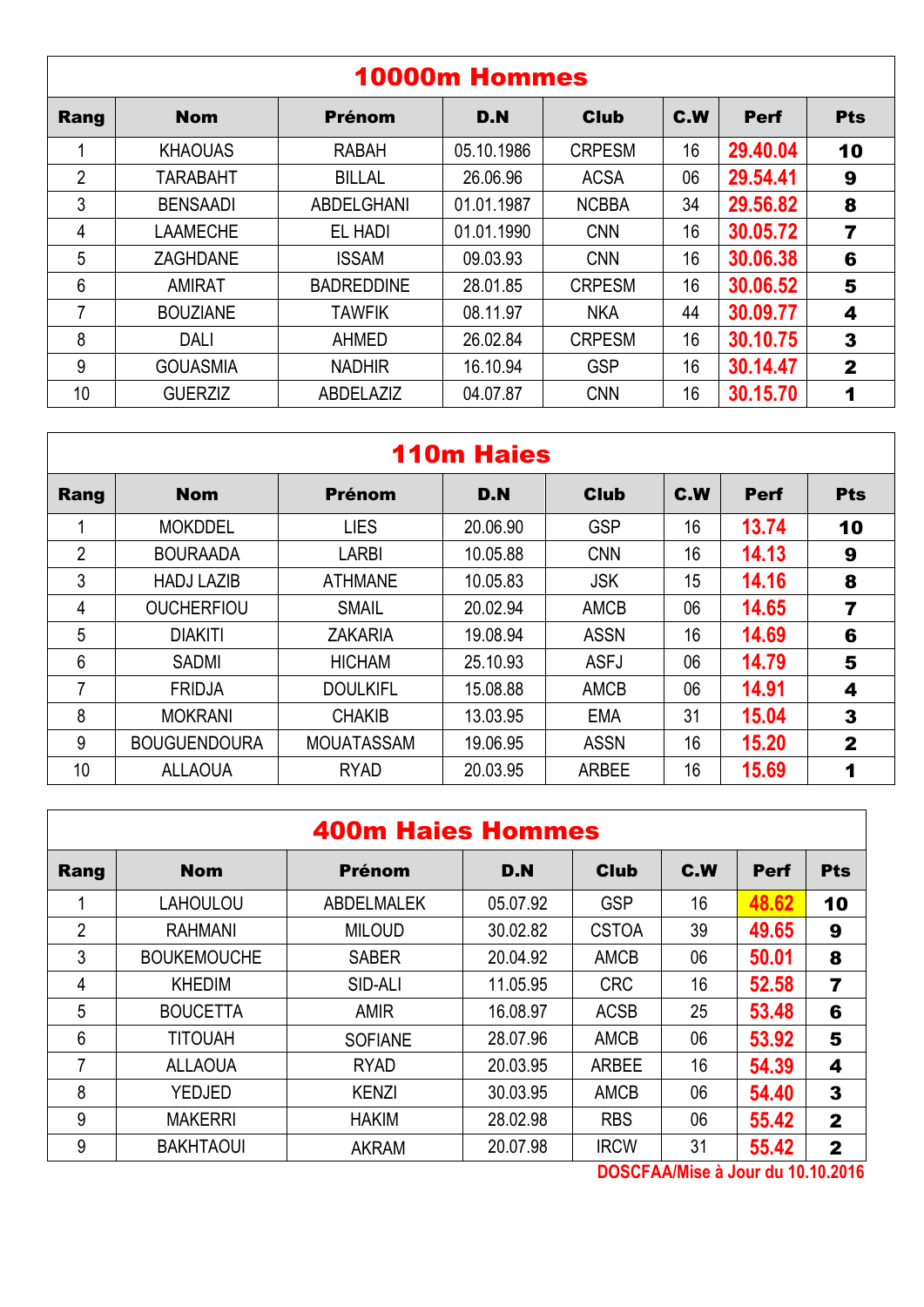|                | <b>3000m Steeple Hommes</b> |                    |          |               |     |             |                         |  |  |  |
|----------------|-----------------------------|--------------------|----------|---------------|-----|-------------|-------------------------|--|--|--|
| Rang           | <b>Nom</b>                  | <b>Prénom</b>      | D.N      | <b>Club</b>   | C.W | <b>Perf</b> | <b>Pts</b>              |  |  |  |
|                | <b>TABTI</b>                | <b>BILAL</b>       | 07.06.93 | <b>GSP</b>    | 16  | 08.20.26    | 10                      |  |  |  |
| $\overline{2}$ | <b>BOUCHICHA</b>            | <b>HICHAM</b>      | 19.05.89 | <b>CREPSM</b> | 16  | 08.23.51    | 9                       |  |  |  |
| 3              | <b>MESSAOUDI</b>            | ALI                | 13.10.95 | <b>CNN</b>    | 16  | 08.27.99    | 8                       |  |  |  |
| 4              | <b>ZERRIFI</b>              | ABDELHAMID         | 20.06.86 | <b>FAA</b>    | 49  | 08.28.87    | $\overline{\mathbf{r}}$ |  |  |  |
| 5              | <b>ZEGHDANE</b>             | <b>ISSAM</b>       | 09/03/93 | <b>CNN</b>    | 16  | 08.31.48    | 6                       |  |  |  |
| $6\phantom{1}$ | <b>MARBOUHI</b>             | MED                | 02.07.91 | <b>CREPSM</b> | 16  | 08.36.78    | 5                       |  |  |  |
| 7              | <b>SAIDIA</b>               | <b>AHMED KENZI</b> | 11.04.92 | <b>ASSN</b>   | 16  | 08.44.53    | 4                       |  |  |  |
| 8              | <b>DOUCENE</b>              | <b>FAYÇAL</b>      | 25.11.95 | <b>CRBM</b>   | 16  | 08.50.38    | 3                       |  |  |  |
| 9              | <b>ANNOU</b>                | <b>ABDERAHMANE</b> | 29.01.91 | <b>IND</b>    | 16  | 08.51.89    | $\mathbf{2}$            |  |  |  |
| 10             | <b>MADOUI</b>               | <b>MOULOUD</b>     | 30.08.93 | <b>NCBBA</b>  | 34  | 08.54.49    | 1                       |  |  |  |

| <b>Semi-marathon Hommes</b> |                  |                 |          |               |     |             |              |  |
|-----------------------------|------------------|-----------------|----------|---------------|-----|-------------|--------------|--|
| Rang                        | <b>Nom</b>       | <b>Prénom</b>   | D.N      | <b>Club</b>   | C.W | <b>Perf</b> | <b>Pts</b>   |  |
|                             | <b>ABOUD</b>     | <b>RABAH</b>    | P/1981   | <b>CREPSM</b> | 16  | 01:04:01    | 10           |  |
| $\overline{2}$              | <b>MEFTAH</b>    | <b>FATHI</b>    | 15.11.80 | <b>HOM</b>    | 13  | 01:04:06    | 9            |  |
| 3                           | <b>MOULAY</b>    | <b>SLIMANE</b>  | 30.10.80 | <b>CNN</b>    | 16  | 01:04:31    | 8            |  |
| 4                           | <b>MOUSSAOUI</b> | ABDELHAMID      | 23.03.90 | <b>NCBBA</b>  | 34  | 01:04:33    | 7            |  |
| 5                           | <b>GUERZIZ</b>   | ABDELAZIZ       | 04.07.87 | <b>CNN</b>    | 16  | 01:04:37    | 6            |  |
| 6                           | <b>DELLAL</b>    | ABDELHALIM      | 08.07.85 | <b>OBBA</b>   | 34  | 01:04:44    | 5            |  |
| 7                           | <b>TARFIA</b>    | <b>FARID</b>    | 14.01.86 | <b>CNN</b>    | 16  | 01:04:53    | 4            |  |
| 8                           | <b>LAAMECHE</b>  | <b>ELHADI</b>   | 05.03.90 | <b>CNN</b>    | 16  | 01:04:55    | 3            |  |
| 9                           | <b>KHAOUES</b>   | <b>RABAH</b>    | 05.10.86 | <b>CREPSM</b> | 16  | 01:05:09    | $\mathbf{2}$ |  |
| 10                          | <b>BELLOUNIS</b> | <b>MOHAMMED</b> | 18.05.84 | <b>CREPSM</b> | 16  | 01:05:16    |              |  |

|                | <b>Marathon Hommes</b> |                     |          |              |            |             |                         |  |  |  |  |
|----------------|------------------------|---------------------|----------|--------------|------------|-------------|-------------------------|--|--|--|--|
| Rang           | <b>Nom</b>             | <b>Prénom</b>       | D.N      | <b>Club</b>  | <b>C.W</b> | <b>Perf</b> | <b>Pts</b>              |  |  |  |  |
|                | <b>LAAMACHE</b>        | EL-HADI             | 05.03.90 | <b>CNN</b>   | 16         | 02:17:56    | 10                      |  |  |  |  |
| $\overline{2}$ | <b>SAADI</b>           | <b>HAKIM</b>        | 14.11.92 | <b>CNN</b>   | 16         | 02:20:50    | 9                       |  |  |  |  |
| 3              | <b>MECHKHAR</b>        | <b>BELMOKHTAR</b>   | 25.03.74 | <b>CNN</b>   | 16         | 02:28:40    | 8                       |  |  |  |  |
| 4              | <b>CHIBANI</b>         | <b>AZZEDINE</b>     | 27.06.83 | <b>OB</b>    | 35         | 02:30:51    | $\overline{\mathbf{z}}$ |  |  |  |  |
| 5              | <b>BENGHALI</b>        | <b>CHEMS EDDINE</b> | 02.01.92 | <b>OFAC</b>  | 16         | 02:34:27    | 6                       |  |  |  |  |
| 6              | <b>BOUAROUZ</b>        | <b>ISMAIL</b>       | 24.05.91 | <b>OB</b>    | 35         | 02:37:15    | 5                       |  |  |  |  |
| 7              | <b>DOUSSEN</b>         | <b>OMAR</b>         | 01.01.84 | <b>ESSWB</b> | 06         | 02:38:10    | 4                       |  |  |  |  |
| 8              | <b>SADEK</b>           | <b>MOURAD</b>       | 12.09.82 | PC           | 02         | 02:38:59    | 3                       |  |  |  |  |
| 9              | <b>KHERIEF</b>         | <b>ISSAM</b>        | 30.07.86 | <b>OBBA</b>  | 34         | 02:40:02    | $\mathbf{2}$            |  |  |  |  |
| 10             | <b>FILALI</b>          | <b>TAYEB</b>        | 16.01.79 | <b>MAC</b>   | 25         | 02:40:30    | 1                       |  |  |  |  |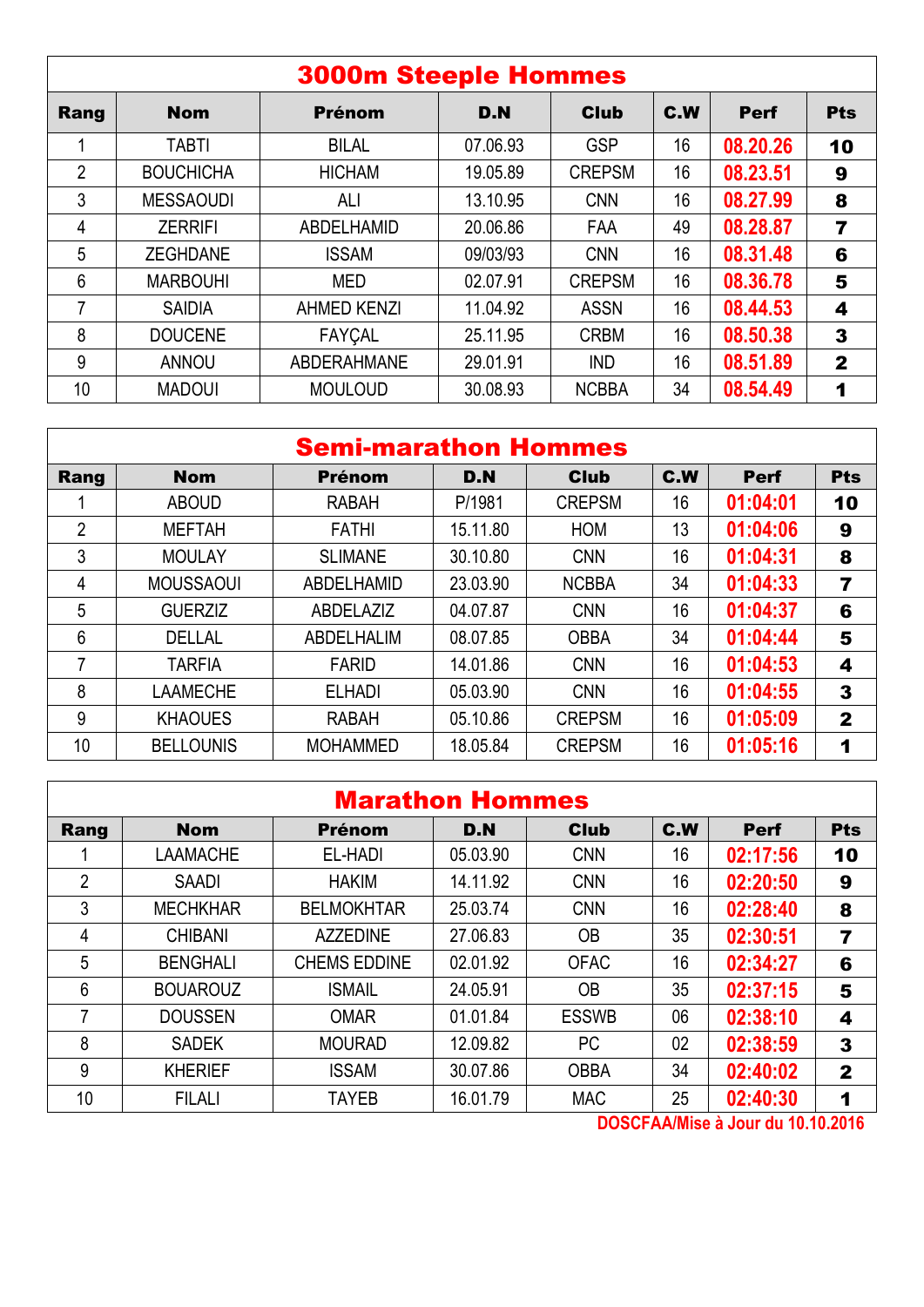|                | <b>20Km Marche Hommes</b> |                     |          |             |     |             |                         |  |  |  |  |  |
|----------------|---------------------------|---------------------|----------|-------------|-----|-------------|-------------------------|--|--|--|--|--|
| Rang           | <b>Nom</b>                | <b>Prénom</b>       | D.N      | <b>Club</b> | C.W | <b>Perf</b> | <b>Pts</b>              |  |  |  |  |  |
|                | <b>AMEUR</b>              | <b>MOHAMED</b>      | 01.11.84 | <b>ASSN</b> | 16  | 1:25:57     | 10                      |  |  |  |  |  |
| $\overline{2}$ | <b>MEDJBER</b>            | <b>HICHAM</b>       | 10.02.82 | <b>RCA</b>  | 09  | 1:27:02     | 9                       |  |  |  |  |  |
| 3              | <b>SAIDANI</b>            | <b>ABDESSAMI</b>    | 21.03.95 | <b>CAT</b>  | 13  | 1:28:04     | 8                       |  |  |  |  |  |
| 4              | <b>SABRI</b>              | <b>AYMEN</b>        | 19.04.94 | <b>ASSN</b> | 16  | 1:29:32     | $\overline{\mathbf{r}}$ |  |  |  |  |  |
| 5              | <b>BOULENOUAR</b>         | <b>HOUARI</b>       | 12.07.88 | <b>CAT</b>  | 13  | 1:30:09     | 6                       |  |  |  |  |  |
| 6              | <b>MEDDOUR</b>            | <b>MED EL FATAH</b> | 24.01.90 | CAB         | 16  | 1:31:22     | 5                       |  |  |  |  |  |
| 7              | <b>KHALI</b>              | <b>LYES</b>         | 02.08.87 | <b>ASSN</b> | 16  | 1:33:24     | 4                       |  |  |  |  |  |
| 8              | <b>MAKHFI</b>             | <b>YACINE</b>       | 10.04.87 | CAB         | 16  | 1:33:39     | 3                       |  |  |  |  |  |
| 9              | <b>BEN LAKHAL</b>         | <b>HAMZA</b>        | 27.02.91 | <b>OFAC</b> | 16  | 1:34:26     | $\mathbf{2}$            |  |  |  |  |  |
| 10             | LARBI                     | <b>AMINE</b>        | 16.01.92 | CAAT        | 14  | 1:34:52     | 1                       |  |  |  |  |  |

|      | <b>Longueur Hommes</b> |                     |          |             |     |             |            |  |  |  |  |
|------|------------------------|---------------------|----------|-------------|-----|-------------|------------|--|--|--|--|
| Rang | <b>Nom</b>             | <b>Prénom</b>       | D.N      | <b>Club</b> | C.W | <b>Perf</b> | <b>Pts</b> |  |  |  |  |
|      | <b>TRIKI</b>           | <b>TAHER MED</b>    | 24.03.97 | <b>MBB</b>  | 06  | 7.81        | 10         |  |  |  |  |
| 2    | <b>BOURAADA</b>        | LARBI               | 10.05.88 | <b>CNN</b>  | 16  | 7.52        | 9          |  |  |  |  |
| 3    | <b>KHEZOUR</b>         | <b>ABDERAHMEN</b>   | 08/10/94 | <b>ASSN</b> | 16  | 7.45        | 8          |  |  |  |  |
| 4    | <b>MEZIANE</b>         | <b>ZOHEIR SALIM</b> | 24/08/85 | <b>RCA</b>  | 09  | 7.36        | 7          |  |  |  |  |
| 5    | <b>MADANI</b>          | <b>SID ALI</b>      | 27.09.86 | <b>ASSN</b> | 16  | 7.30        | 6          |  |  |  |  |
| 6    | <b>SADMI</b>           | <b>HICHAM</b>       | 25.10.93 | <b>ASFJ</b> | 06  | 7.26        | 5          |  |  |  |  |
| 7    | <b>CHOUIKH</b>         | <b>HAMZA</b>        | 01.03.87 | <b>GSP</b>  | 16  | 7.21        | 4          |  |  |  |  |
| 8    | <b>BOUGUESBA</b>       | ALI                 | 14.11.90 | <b>GSP</b>  | 16  | 7.19        | 3          |  |  |  |  |
| 8    | <b>BOUZIANE</b>        | <b>ABDELHAK</b>     | 24.04.97 | <b>CRC</b>  | 16  | 7.19        | 3          |  |  |  |  |
| 10   | <b>SEBBAT</b>          | <b>HEITHEM</b>      | 26.08.97 | CAT         | 18  | 7.09        | 1          |  |  |  |  |

|                 | <b>T.Saut Hommes</b> |                  |          |             |     |             |              |  |  |  |  |
|-----------------|----------------------|------------------|----------|-------------|-----|-------------|--------------|--|--|--|--|
| Rang            | <b>Nom</b>           | <b>Prénom</b>    | D.N      | <b>Club</b> | C.W | <b>Perf</b> | <b>Pts</b>   |  |  |  |  |
|                 | <b>KAFIA</b>         | <b>LOUHAB</b>    | 24.02.87 | <b>GSP</b>  | 16  | 16.74       | 10           |  |  |  |  |
| 2               | <b>TRIKI</b>         | T.M.YASSER       | 24.03.97 | <b>MBB</b>  | 06  | 16.01       | 9            |  |  |  |  |
| 3               | <b>NIMA</b>          | <b>ISSAM</b>     | 08.04.79 | <b>GSP</b>  | 16  | 15.98       | 8            |  |  |  |  |
| 4               | <b>BOUGUESBA</b>     | ALI              | 14.11.90 | <b>GSP</b>  | 16  | 15.75       | 7            |  |  |  |  |
| 5               | <b>SADMI</b>         | <b>HICHEM</b>    | 25.10.93 | <b>ASFJ</b> | 06  | 15.69       | 6            |  |  |  |  |
| $6\phantom{1}6$ | <b>ABINA</b>         | <b>REDA</b>      | 07.02.96 | CAJ         | 18  | 15.16       | 5            |  |  |  |  |
| 7               | <b>SEBBAT</b>        | <b>HAITHEM</b>   | 26/08/97 | <b>CAT</b>  | 18  | 15.05       | 4            |  |  |  |  |
| 8               | <b>CHOUIKH</b>       | <b>BRAHIM</b>    | 15.08.92 | <b>AMCB</b> | 06  | 14.97       | 3            |  |  |  |  |
| 9               | <b>TEBBAL</b>        | <b>YACINE</b>    | 17.05.96 | <b>EMSA</b> | 06  | 14.64       | $\mathbf{2}$ |  |  |  |  |
| 10              | <b>FODIL</b>         | <b>MED/AMINE</b> | 18.03.96 | <b>CRC</b>  | 16  | 14.33       | 1            |  |  |  |  |
| 10              | <b>BOULAINCEUR</b>   | <b>KACI</b>      | 09.03.93 | <b>ASFJ</b> | 06  | 14.33       | 1            |  |  |  |  |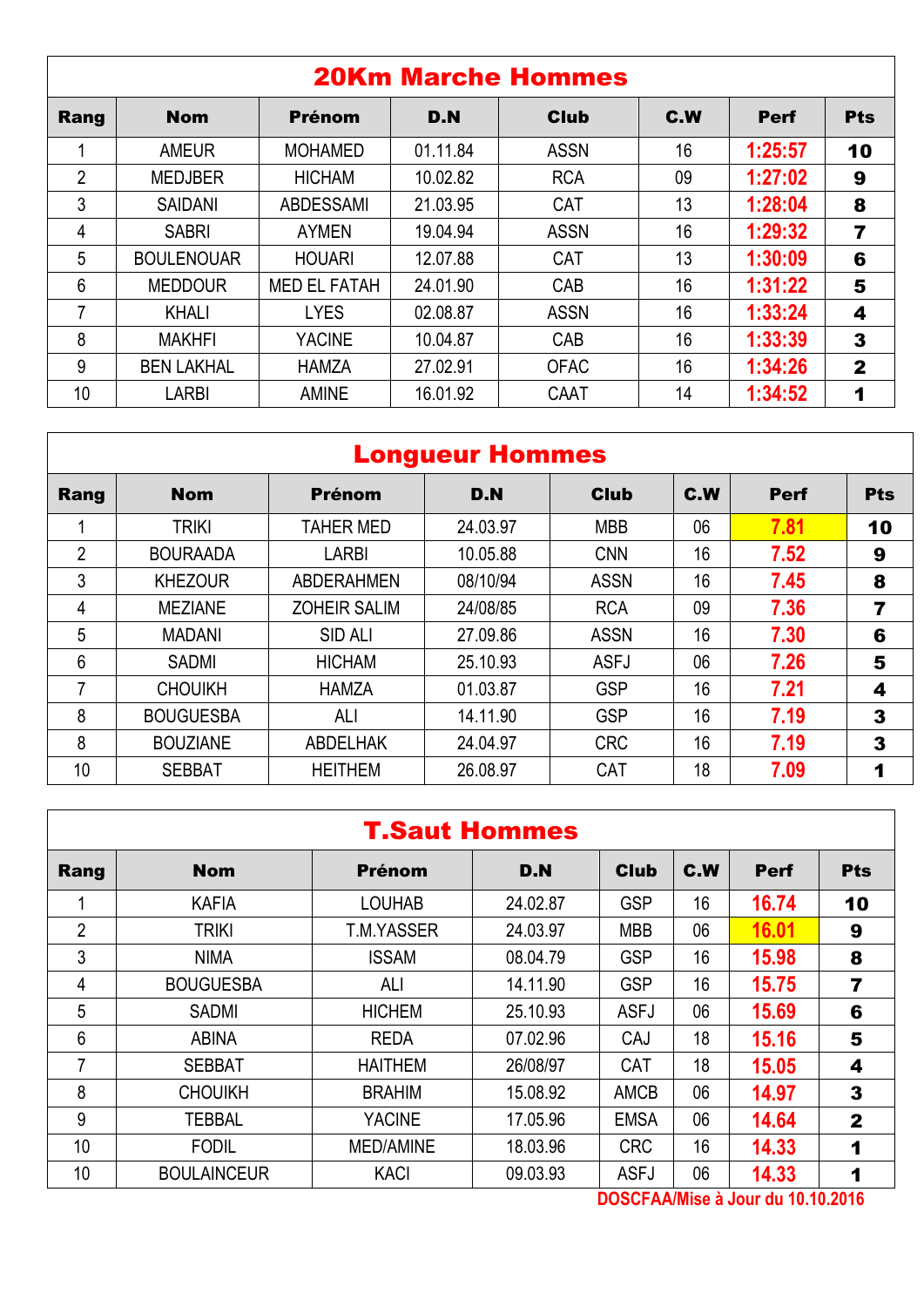|                 | <b>Hauteur Hommes</b> |                  |          |             |     |             |              |  |  |  |  |  |
|-----------------|-----------------------|------------------|----------|-------------|-----|-------------|--------------|--|--|--|--|--|
| Rang            | <b>Nom</b>            | <b>Prénom</b>    | D.N      | <b>Club</b> | C.W | <b>Perf</b> | <b>Pts</b>   |  |  |  |  |  |
|                 | <b>SELLOUM</b>        | <b>RYAD</b>      | 12.02.92 | <b>GSP</b>  | 16  | 2.13        | 10           |  |  |  |  |  |
| $\overline{2}$  | <b>BOUHANOUNE</b>     | <b>HICHEM</b>    | 01.01.97 | <b>CAT</b>  | 18  | 2.12        | 9            |  |  |  |  |  |
| $\overline{2}$  | <b>TEMANI</b>         | <b>MOHAMMED</b>  | 09.06.90 | <b>GSP</b>  | 16  | 2.12        | 9            |  |  |  |  |  |
| 4               | <b>FODIL</b>          | <b>MED AMINE</b> | 18.03.96 | <b>CRC</b>  | 16  | 2.10        | 7            |  |  |  |  |  |
| 4               | <b>BOURAADA</b>       | <b>LARBI</b>     | 10.05.88 | <b>CNN</b>  | 16  | 2.10        | 7            |  |  |  |  |  |
| 6               | <b>SADMI</b>          | <b>HICHAM</b>    | 25.10.93 | <b>ASFJ</b> | 06  | 2.05        | 5            |  |  |  |  |  |
| 7               | <b>RILI</b>           | <b>BILEL</b>     | 05.02.95 | <b>AMCB</b> | 06  | 2.02        | 4            |  |  |  |  |  |
| 8               | <b>TEBANI</b>         | A.MALEK          | 17.04.96 | <b>CRC</b>  | 16  | 2.00        | 3            |  |  |  |  |  |
| 9               | <b>CHENGARI</b>       | <b>AKRAM</b>     | 05.01.94 | <b>ASFJ</b> | 06  | 1.99        | $\mathbf{2}$ |  |  |  |  |  |
| 10 <sup>°</sup> | <b>BOULAINCEUR</b>    | <b>KACI</b>      | 09.03.93 | <b>ASFJ</b> | 06  | 1.96        | 1            |  |  |  |  |  |

## Perche Hommes

| Rang           | <b>Nom</b>         | <b>Prénom</b>        | D.N      | <b>Club</b>  | C.W | <b>Perf</b> | <b>Pts</b>       |
|----------------|--------------------|----------------------|----------|--------------|-----|-------------|------------------|
|                | <b>CHERABI</b>     | <b>KHALIL HICHEM</b> | 30.03.93 | <b>GSP</b>   | 16  | 5.30        | 10               |
| $\overline{2}$ | <b>CHAIBRASE</b>   | <b>OUSAMMA</b>       | 05.04.91 | <b>ASAPC</b> | 16  | 5.00        | $\boldsymbol{9}$ |
| 3              | <b>BOURAADA</b>    | <b>LARBI</b>         | 10.05.88 | <b>CNN</b>   | 16  | 4.90        | 8                |
| 4              | <b>MEZNAD</b>      | <b>YANIS</b>         | 25.05.93 | <b>AMCB</b>  | 06  | 4.60        | 7                |
| 5              | <b>BOUDECHICHE</b> | <b>REDA</b>          | 21.05.00 | <b>CNN</b>   | 16  | 4.30        | 6                |
| 6              | <b>HAMITI</b>      | <b>MOHAND</b>        | 26.10.95 | <b>NBM</b>   | 16  | 4.20        | 5                |
| 6              | <b>SADMI</b>       | <b>HICHAM</b>        | 25.10.93 | <b>ASFJ</b>  | 06  | 4.20        | 5                |
| 8              | <b>ZAIDI</b>       | <b>ACHOUR</b>        | 12.10.95 | <b>ACB</b>   | 06  | 4.10        | 3                |
| 8              | <b>ZERKAOUI</b>    | <b>DJALLEL</b>       | 06.05.93 | <b>GSP</b>   | 16  | 4.10        | 3                |
| 10             | <b>OUCHENI</b>     | <b>YOUCEF</b>        | 08.10.99 | <b>RBS</b>   | 06  | 4.00        | 1                |

## Poids Hommes

| Rang | <b>Nom</b>      | <b>Prénom</b>     | D.N      | <b>Club</b>  | C.W | <b>Perf</b> | <b>Pts</b>   |
|------|-----------------|-------------------|----------|--------------|-----|-------------|--------------|
|      | <b>BENZAAZA</b> | <b>MOHAMED</b>    | 04.07.84 | <b>GSP</b>   | 16  | 15.76       | 10           |
| 2    | <b>BENAHMED</b> | <b>AEK</b>        | 05.05.85 | <b>ASCAO</b> | 31  | 15.61       | 9            |
| 3    | <b>KHELIFI</b>  | <b>MED BACHIR</b> | 08.08.90 | <b>AC19</b>  | 19  | 14.71       | 8            |
| 4    | <b>LAGGOUN</b>  | <b>ABDELWAHAB</b> | 17.01.90 | <b>GSP</b>   | 16  | 14.05       | 7            |
| 5    | <b>BOURAADA</b> | LARBI             | 10.05.88 | <b>CNN</b>   | 16  | 13.78       | 6            |
| 6    | <b>TEBICHE</b>  | <b>MED REZKI</b>  | 03.08.95 | <b>JSMBA</b> | 16  | 13.42       | 5            |
| 7    | <b>MIMOUN</b>   | <b>SALAH</b>      | 18.01.89 | <b>JJO</b>   | 31  | 13.30       | 4            |
| 8    | <b>MOUACI</b>   | <b>YOUCEF</b>     | 13.10.92 | <b>WBR</b>   | 16  | 13.17       | 3            |
| 9    | <b>BELLEFAA</b> | <b>MAHDI</b>      | 14.01.96 | <b>GSP</b>   | 16  | 12.93       | $\mathbf{2}$ |
| 10   | <b>DALI</b>     | <b>MOHAMED</b>    | 01.01.87 | <b>CRC</b>   | 16  | 12.77       | 1            |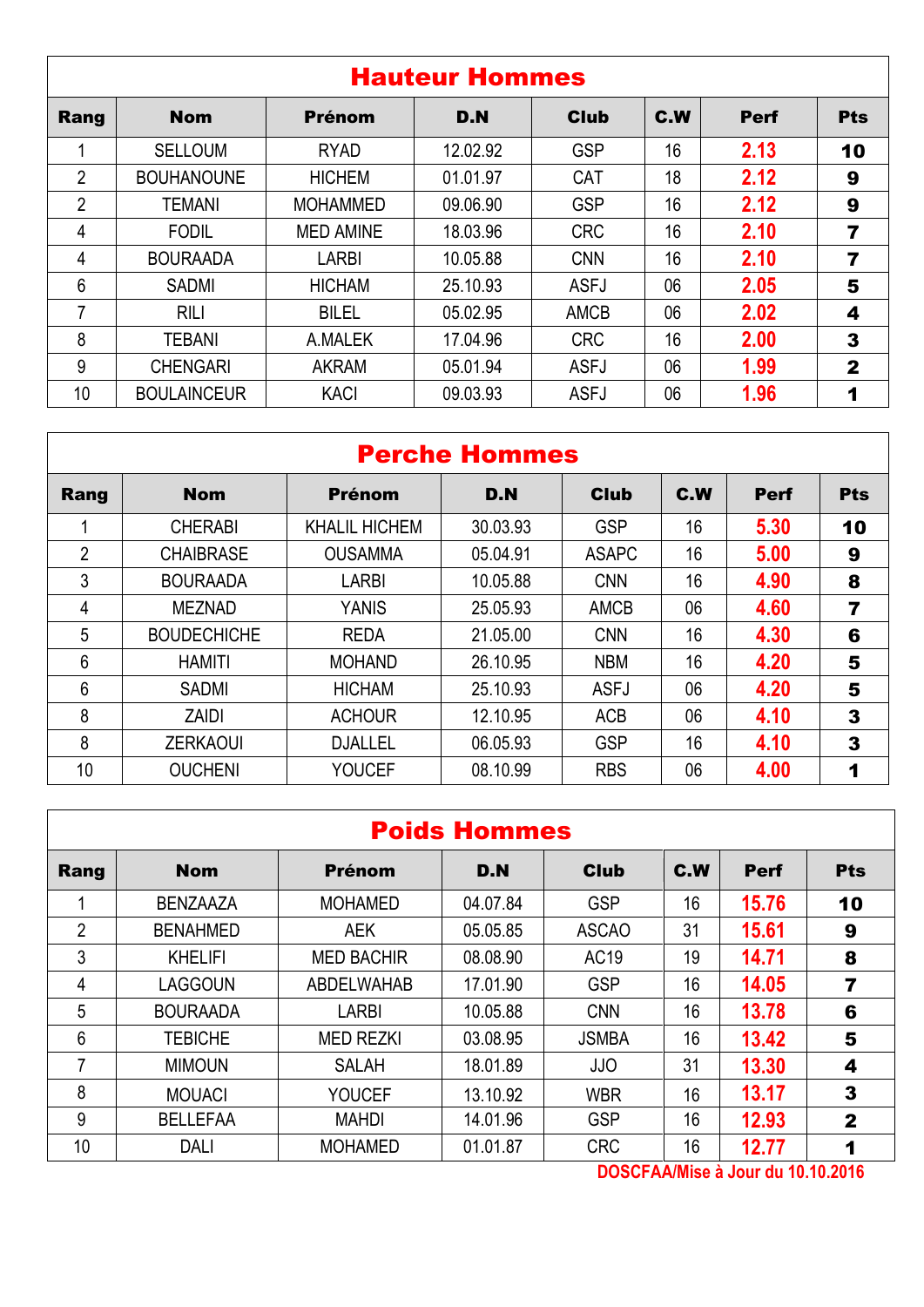|      | <b>Disque Hommes</b> |                   |          |             |     |             |              |  |  |  |  |
|------|----------------------|-------------------|----------|-------------|-----|-------------|--------------|--|--|--|--|
| Rang | <b>Nom</b>           | <b>Prénom</b>     | D.N      | <b>Club</b> | C.W | <b>Perf</b> | <b>Pts</b>   |  |  |  |  |
|      | <b>BOURAKBA</b>      | A.MOUMEN          | 19.03.88 | ECB         | 06  | 49.92       | 10           |  |  |  |  |
| 2    | <b>DALI</b>          | <b>MOHAMED</b>    | 01.01.87 | <b>CRC</b>  | 16  | 46.33       | 9            |  |  |  |  |
| 3    | <b>BELLAOUEL</b>     | <b>MOHAMED</b>    | 09.12.77 | AC19        | 19  | 45.02       | 8            |  |  |  |  |
| 4    | <b>MAAMAR</b>        | <b>ABDELWAHAB</b> | 06.12.91 | <b>ECB</b>  | 06  | 43.96       | 7            |  |  |  |  |
| 5    | <b>BENZAAZA</b>      | <b>MOHAMED</b>    | 04.07.84 | <b>GSP</b>  | 16  | 43.56       | 6            |  |  |  |  |
| 6    | <b>AMOURI</b>        | <b>BRAHIM</b>     | 27.04.93 | <b>CRC</b>  | 16  | 42.77       | 5            |  |  |  |  |
| 7    | <b>BOURAADA</b>      | <b>LARBI</b>      | 10.05.88 | <b>CNN</b>  | 16  | 42.39       | 4            |  |  |  |  |
| 8    | <b>MAATALAH</b>      | <b>ANIS</b>       | 30.05.95 | <b>CNN</b>  | 16  | 42.12       | 3            |  |  |  |  |
| 9    | <b>LOUAIL</b>        | <b>MED AMINE</b>  | 27.11.89 | <b>GSP</b>  | 16  | 40.54       | $\mathbf{2}$ |  |  |  |  |
| 10   | <b>HAMCHAOUI</b>     | <b>AREZKI</b>     | 07.08.92 | <b>MBB</b>  | 06  | 40.50       | 1            |  |  |  |  |

|                | <b>Javelot Hommes</b> |                  |          |             |     |             |              |  |  |  |  |
|----------------|-----------------------|------------------|----------|-------------|-----|-------------|--------------|--|--|--|--|
| Rang           | <b>Nom</b>            | <b>Prénom</b>    | D.N      | <b>Club</b> | C.W | <b>Perf</b> | <b>Pts</b>   |  |  |  |  |
|                | <b>BOURAADA</b>       | <b>LARBI</b>     | 10.05.88 | <b>CNN</b>  | 16  | 66.49       | 10           |  |  |  |  |
| $\overline{2}$ | <b>BOUKHATALA</b>     | <b>MAHIEDINE</b> | 07.10.94 | AC19        | 19  | 61.01       | 9            |  |  |  |  |
| 3              | <b>DJOUHRI</b>        | <b>NADIR</b>     | 05.09.96 | <b>MBB</b>  | 06  | 57.44       | 8            |  |  |  |  |
| 4              | <b>MOUADJI</b>        | <b>ABDERAZEK</b> | 03.01.90 | <b>CRC</b>  | 16  | 57.00       | 7            |  |  |  |  |
| 5              | <b>MALOUK</b>         | <b>ZAKARIA</b>   | 28.02.97 | <b>ROC</b>  | 16  | 56.94       | 6            |  |  |  |  |
| 6              | <b>MHAMED DGHILI</b>  | <b>KHALED</b>    | 25.12.97 | <b>CRC</b>  | 16  | 55.31       | 5            |  |  |  |  |
| 7              | <b>MAHOUR BACHA</b>   | <b>YACINE</b>    | 01.01.92 | <b>CNN</b>  | 16  | 54.89       | 4            |  |  |  |  |
| 8              | <b>BOUHALOUF</b>      | <b>HAMZA</b>     | 09.03.96 | <b>CAT</b>  | 18  | 52.21       | 3            |  |  |  |  |
| 9              | <b>BOUKHENFIR</b>     | <b>AMIR</b>      | 09.02.96 | FAA         | 49  | 52.19       | $\mathbf{2}$ |  |  |  |  |
| 10             | <b>HAMENNI</b>        | <b>SOUHIL</b>    | 21.04.97 | <b>EMSA</b> | 06  | 52.12       |              |  |  |  |  |

|                | <b>Marteau Hommes</b> |                   |          |              |     |             |                |  |  |  |  |
|----------------|-----------------------|-------------------|----------|--------------|-----|-------------|----------------|--|--|--|--|
| Rang           | <b>Nom</b>            | <b>Prénom</b>     | D.N      | <b>Club</b>  | C.W | <b>Perf</b> | <b>Pts</b>     |  |  |  |  |
|                | <b>MAAMAR</b>         | <b>ABDELWAHAB</b> | 06.12.91 | <b>ECB</b>   | 06  | 59.63       | 10             |  |  |  |  |
| $\overline{2}$ | <b>BOUATIA</b>        | <b>HOCINE</b>     | 18.10.94 | <b>MBB</b>   | 06  | 54.70       | 9              |  |  |  |  |
| 3              | <b>AMMARI</b>         | <b>LOUNIS</b>     | 06.11.94 | <b>MBB</b>   | 06  | 53.48       | 8              |  |  |  |  |
| 4              | <b>ATTOUI</b>         | <b>YOUCEF</b>     | 19.04.87 | <b>ASSN</b>  | 16  | 52.85       | $\overline{7}$ |  |  |  |  |
| 5              | <b>SEMCHA</b>         | <b>FERHAT</b>     | 19.03.89 | <b>CSHB</b>  | 06  | 52.52       | 6              |  |  |  |  |
| 6              | <b>MAYOUT</b>         | <b>YANIS</b>      | 09.11.96 | <b>MBB</b>   | 06  | 49.39       | 5              |  |  |  |  |
| 7              | <b>YAKOUBI</b>        | <b>LAZHAR</b>     | 20.02.96 | EAL          | 06  | 48.47       | 4              |  |  |  |  |
| 8              | <b>SAICHE</b>         | <b>YACINE</b>     | 05.02.96 | <b>MBB</b>   | 06  | 43.23       | 3              |  |  |  |  |
| 9              | <b>SADOK</b>          | <b>MOHAMED</b>    | 25.05.95 | <b>JSMBA</b> | 16  | 42.61       | $\mathbf{2}$   |  |  |  |  |
| 10             | YAHIAOUI              | <b>HAKIM</b>      | 04.03.73 | <b>CNN</b>   | 16  | 42.01       | 1              |  |  |  |  |